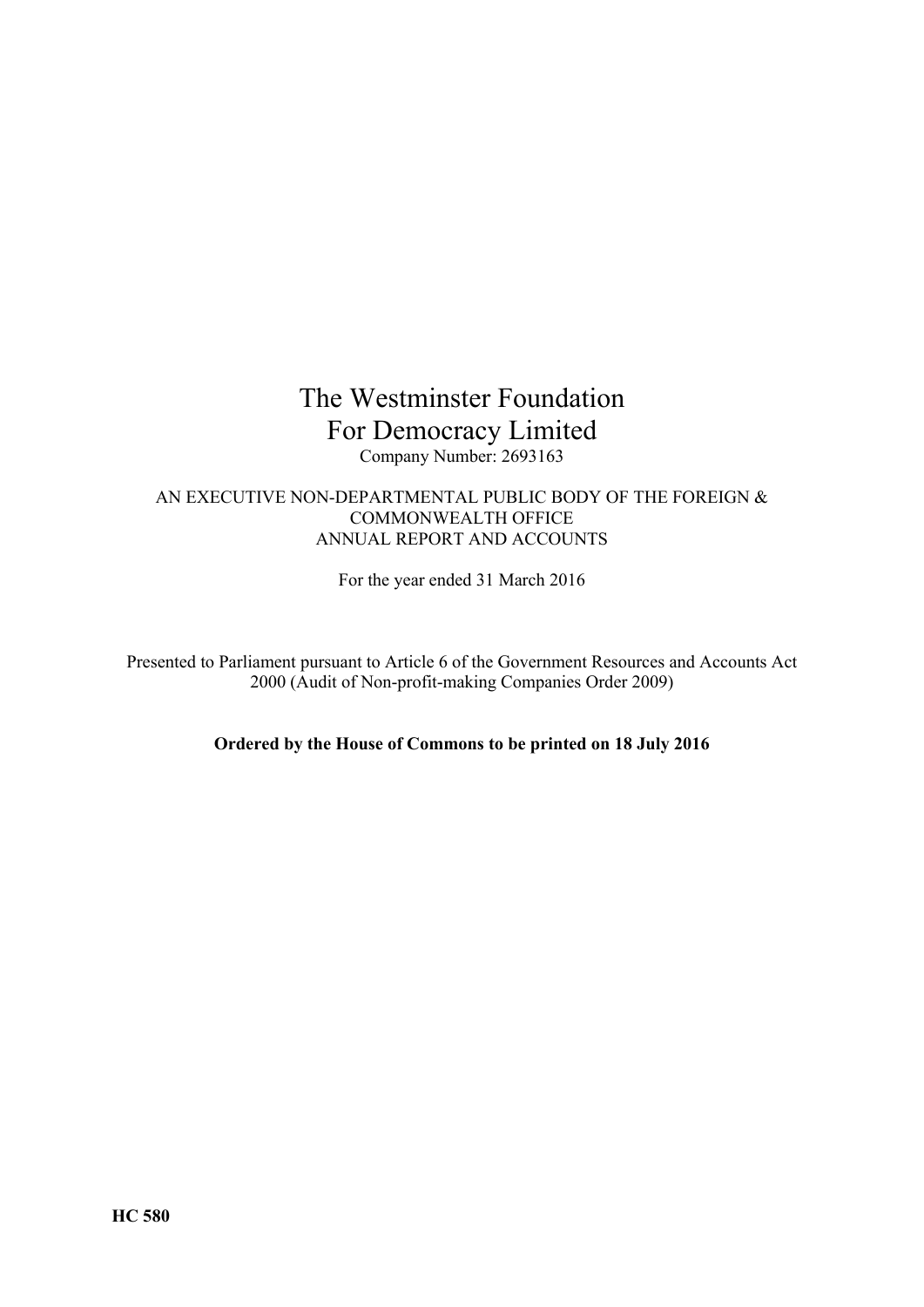

© Crown copyright 2016

This publication is licensed under the terms of the Open Government Licence v3.0 except where otherwise stated. To view this licence, visit [nationalarchives.gov.uk/doc/open-government-licence/version/3](http://www.nationalarchives.gov.uk/doc/open-government-licence/version/3) or write to the Information Policy Team, The National Archives, Kew, London TW9 4DU, or email: [psi@nationalarchives.gsi.gov.uk.](mailto:psi@nationalarchives.gsi.gov.uk)

Where we have identified any third party copyright information you will need to obtain permission from the copyright holders concerned.

This publication is available at [www.gov.uk/government/publications](http://www.gov.uk/government/publications)

Any enquiries regarding this publication should be sent to us at: Westminster Foundation for Democracy, Artillery House, 11-19 Artillery Row, London, SW1P 1RT

Print ISBN 9781474130516 Web ISBN 9781474130523

ID P002799537 07/16

Printed on paper containing 75% recycled fibre content minimum

Printed in the UK by the Williams Lea Group on behalf of the Controller of Her Majesty's Stationery Office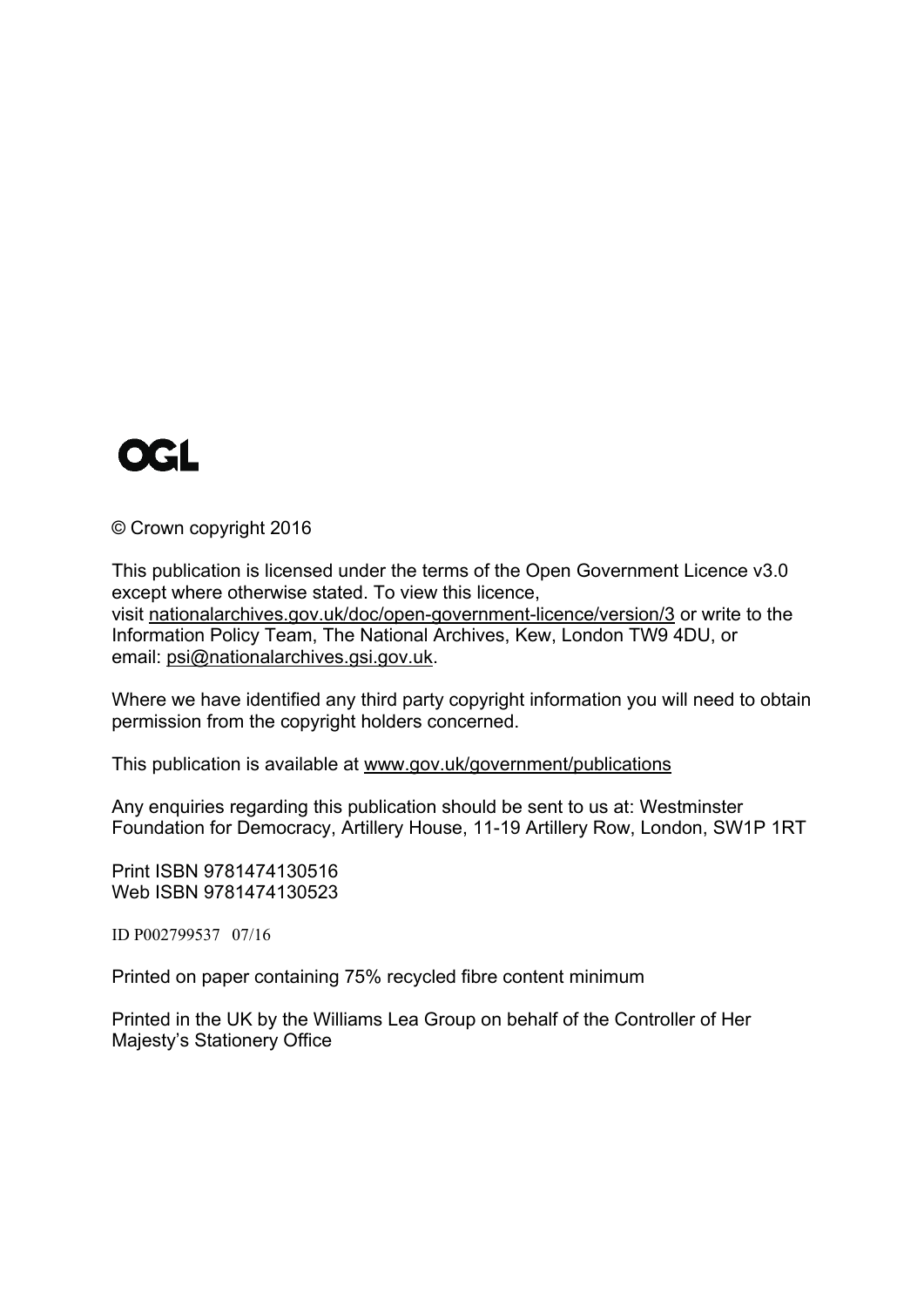# The Westminster Foundation for Democracy Limited STATEMENT OF GOVERNORS" AND ACCOUNTING OFFICER"S RESPONSIBILITIES

In accordance with Company Law and with the Memorandum and Articles of Association, the Governors of The Westminster Foundation for Democracy Limited are responsible for the administration and management of the affairs of WFD and are required to present audited financial statements for each financial year.

The Governors are responsible for keeping proper accounting records which disclose with reasonable accuracy at any time the financial position of WFD and enable them to ensure that the financial statements are prepared in accordance with the Companies Act 2006 and the Accounts Direction given by the Secretary of State for Foreign and Commonwealth Affairs and relevant International Financial Reporting Standards.

In addition, within the terms and conditions of a Management Statement agreed between the Foreign and Commonwealth Office and the Governors of The Westminster Foundation for Democracy Limited, the Governors, through the Chief Executive, are required to prepare financial statements for each financial year which give a true and fair view of the state of affairs of WFD and of the surplus or deficit and cash flows for that year.

In preparing the financial statements, the Governors are required to comply with the requirements of the Government Financial Reporting Manual and in particular to ensure that:

- a. appropriate accounting policies are selected and then applied consistently;
- b. judgements and estimates are made that are reasonable and prudent;
- c. applicable accounting standards have been followed, subject to any material departures disclosed and explained in the financial statements;
- d. the financial statements are prepared on a going concern basis unless it is inappropriate to presume that WFD will continue its activities.

The Governors have taken reasonable steps to:

- a. ensure that funds from the Foreign and Commonwealth Office are used only for the purposes for which they have been given and in accordance with the Management Statement;
- b. ensure that funds from the Department for International Development are used only for the purposes for which they have been given and in accordance with the relevant Accountable Grant;
- c. ensure that all other grants are used only for the purposes for which they have been given;
- d. ensure that there are sound financial systems and management controls in place to safeguard public funds;
- e. safeguard the assets of WFD and prevent and detect fraud;
- f. secure the economical, efficient and effective management of WFD"s resources.

Sections 5.1, 5.2, and 5.3 of the Management Statement define the Permanent Under-Secretary for Foreign and Commonwealth Affairs as Principal Accounting Officer. The Chief Executive of WFD is designated by the Principal Accounting Officer as WFD"s Accounting Officer with responsibilities for:

- a. ensuring that the requirements of Government Accounting are met as defined in the Treasury guidance publication "Managing Public Money";
- b. compliance with the terms of the Management Statement with the Foreign and Commonwealth Office;
- c. ensuring that all accounts of WFD are properly maintained and presented; and
- d. ensuring that all resources are used economically, efficiently and effectively.

The Governors are responsible for the maintenance and integrity of the corporate and financial information on the Westminster Foundation for Democracy website. Legislation in the UK governing the preparation and dissemination of the financial statements may differ from legislation in other jurisdictions.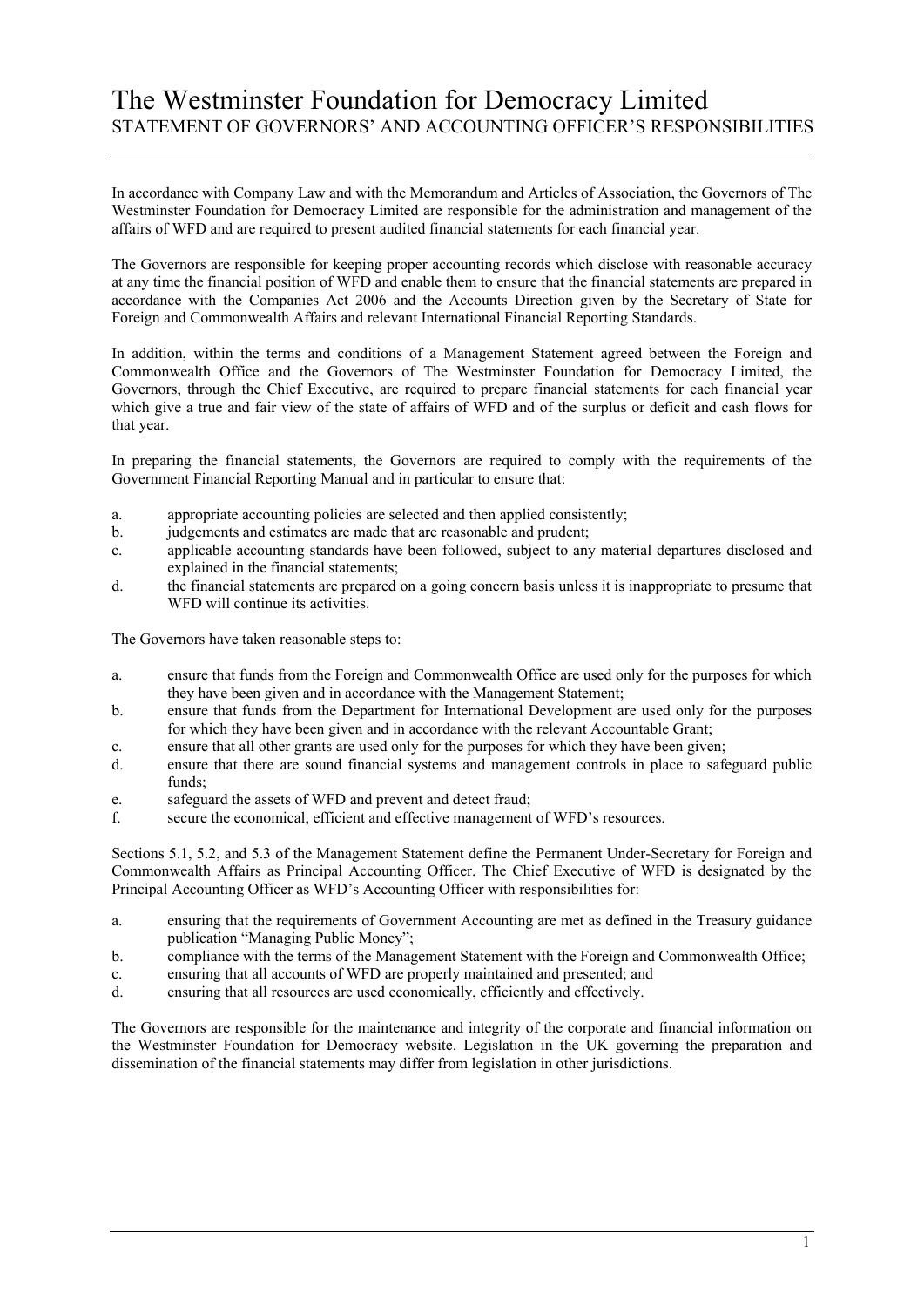#### **This Strategic Report has been prepared following guidance issued by the Financial Reporting Council.**

#### **1. Nature, Objectives and Strategies of the Foundation**

The Westminster Foundation for Democracy Ltd (WFD) is a non-departmental public body sponsored by the Foreign and Commonwealth Office (FCO). It is a private company limited by guarantee with no share capital. Since its establishment in 1992, WFD"s primary aim has been to assist, support and encourage the peaceable establishment and development of pluralistic democratic practice and political institutions. WFD implements programmes to (i) strengthen political parties, (ii) support parliaments and (iii) build knowledge about democracy-support. The British Government provides the vast majority of WFD"s funding through a combination of central grants from the Foreign and Commonwealth Office and the Department for International Development plus grants or contracts from country-specific or thematic programmes. WFD also secures funding from other donors.

### *Highlights of 2015-16*

WFD"s new five-year strategic framework was launched in February 2015. While maintaining the overall mission of supporting inclusive and effective governance, the strategy described the increasingly complex environment for democracy-strengthening work and the need for WFD to evolve in order to have an impact on the democratic culture in our partner countries. The strategy maintained WFD"s long-standing political party and parliamentary strengthening programmes, consolidated the pilot Integrated programmes into a full programme combining parliamentary and political party work, and established a new Research and Policy programme to provide stronger evidence about how best to support democracy-strengthening.

In response to the new strategy, the FCO and DFID agreed a further round of funding for WFD for the period April  $2015$  – March  $2018<sup>1</sup>$ , with the DFID contribution increasing compared to the previous grant period. In parallel, WFD continued to secure additional funding from other FCO and DFID programmes, as well as from other donors, including the EU, Germany and The Netherlands.

Following the May 2015 UK General Election, preparations were made to adjust the allocations to and management of political party programme resources to reflect the new composition of the Westminster parliament. The adjustments took effect at the beginning of the 2016/17 financial year. Three of the political Governor positions on the Board changed; and one new independent Governor was appointed to fill a vacancy. As a result of increased funding, WFD established nine new offices for managing either parliamentary or integrated programmes, with the total number of country parliamentary programmes increasing from 12 to  $23<sup>2</sup>$ .

A DFID-funded final evaluation of the 2010-2015 WFD programme found that WFD had "improved the means by which it has delivered its assistance to its partners and beneficiaries"<sup>3</sup>. An independent review of WFD's implementation of the recommendations of the Government's Triennial Review<sup>4</sup> assessed achievements in all four of the broad reform areas - strategic direction and alignment with HMG priorities, integration between parliamentary and political party programmes, the role of the Board, and programme delivery - as strong or satisfactory.

-

Space has been created for citizens to participate in the budgeting process by the Constitution and legislation is  $\bullet$ being utilised and enforced at the local level in Kenya with budgets having been adjusted to reflect local concerns and interests.

 $<sup>1</sup>$  Although this was a joint agreement, the FCO funding continues to be on an annual basis while the DFID grant is for three</sup>  $\frac{1}{2}$  years.

Two of the country programmes operated without a country office.

<sup>&</sup>lt;sup>3</sup> Examples in the final evaluation included:

New legislation has been adopted in Morocco and Bosnia-Herzegovina as a result, at least in part, of the interventions of WFD.

A government coalition has been formed in Bosnia-Herzegovina more quickly, resulting in less political dysfunction, as a result of the efforts of WFD.

The Botswana political system is the most competitive it has ever been through the support provided to political parties.

<sup>4</sup> Starting from 2011, Cabinet Office announced that all non-departmental public bodies (NDPBs) would have to undergo a substantive review at least once every 3 years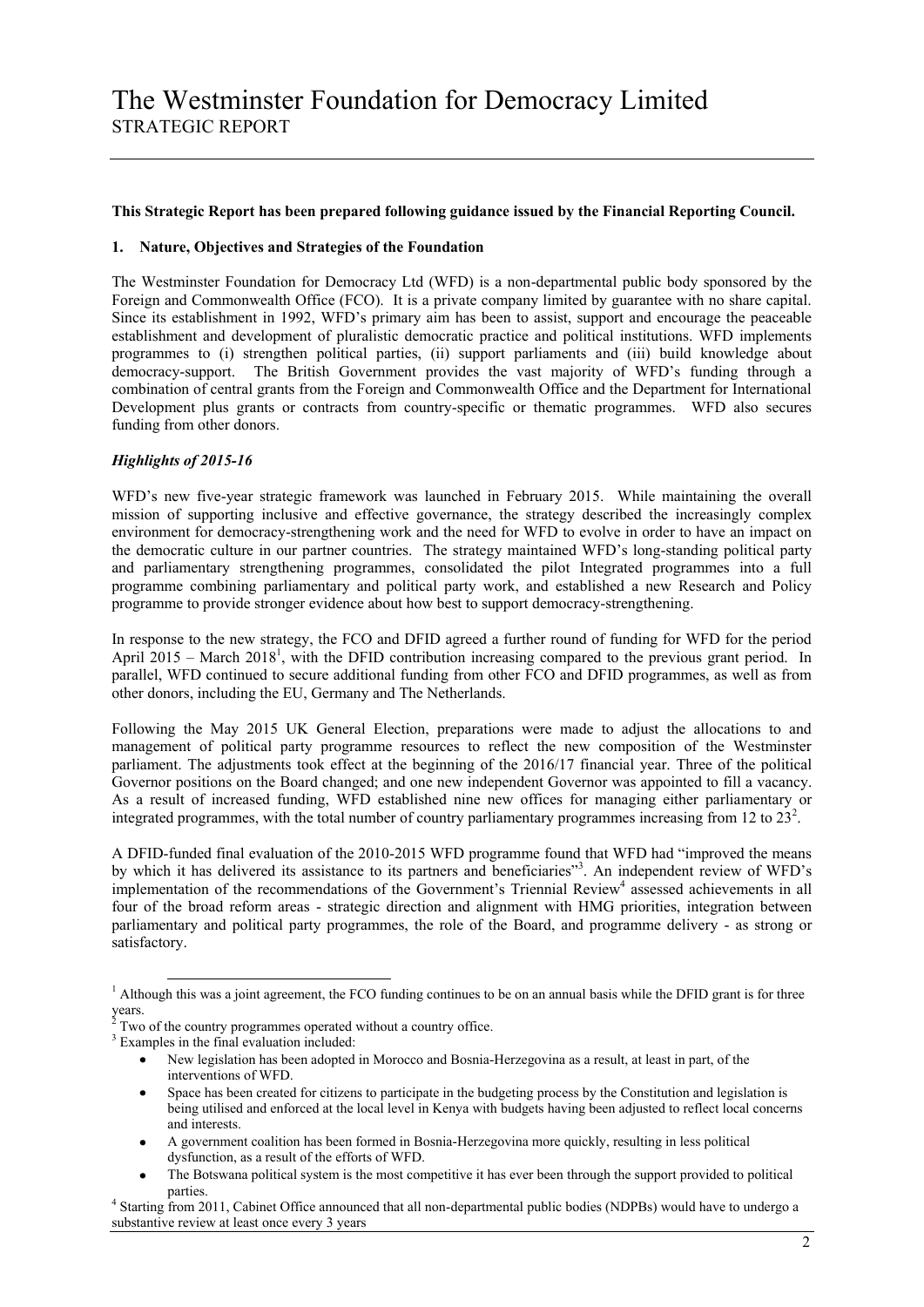## *Progress on implementation of the strategy*

-

WFD's 2015-2020 strategy is framed around three objectives:

## **A. To support developing and transition countries in establishing or strengthening inclusive and effective democratic governance for their citizens by delivering political party, parliamentary and integrated (parties in parliament) programmes.**

This objective covers the majority of WFD"s work and expenditure. All programmes contribute to one or more of four overarching outcomes, namely, better policy-making, greater accountability, better representation, and greater citizen-engagement. The focus was largely on establishment of new programmes at the beginning of the new funding cycle. The fact that the May 2015 UK General Election came near the start of the financial year meant that there was an inevitable delay to some of the start-up activity. However, by the end of the year, 30 Political Party programmes, 17 Parliamentary programmes and 4 Integrated programmes were underway. Some of the programmes were continuing existing programmes from the previous funding cycle.

The new strategy fed into the strategic approach of each of the main programmes. The political party programmes were designed to enable WFD to support competitive political parties that would represent and engage citizens effectively and inclusively while presenting policy-based platforms, all in ways that would strengthen multi-party democracy in their countries. Most of the parliamentary programmes responded to requests to support efforts to strengthen oversight and accountability, for example in Morocco and Tunisia we helped to establish the first Committees in their region focused on scrutiny of public expenditure. For both political party and parliamentary programmes, work to increase engagement of women was a significant theme, including through a network in Africa focused on increasing the skills of potential women candidates for political office. In Ghana, the new Integrated programme began work to strengthen the democratic culture within parliament by supporting Committees as well as working directly with political parties on their behaviours within the Committees.

## **B. To contribute to public knowledge about effective democracy strengthening, including democracy assistance for parliaments and political parties, in developing and transition countries.**

This objective covers WFD"s Research and Policy programme, which is a new element in WFD"s strategy. The core of the programme is a new research partnership that was signed with the Department of Politics and International Relations at the University of Oxford. The aim is to provide publicly available analysis of the lessons from WFD"s programmes in order to contribute to evidence about what works best in supporting democracy-building. The first result of the partnership  $-$  a paper on the lessons from WFD's parliamentary programme - was presented at a conference in March 2016. A further collaboration with the Faculty of Law at Oxford on parliaments and human rights has yielded a new assessment tool to review the effectiveness of a parliament"s work on human rights that has been applied in six countries, most notably improving the effectiveness of our work in Georgia. This will be linked with several of our new programmes funded through the FCO's Magna Carta Fund for Democracy and Human Rights<sup>5</sup>, bolstering our capacity to analyse and evaluate these interventions. An additional research programme on the Cost of Politics was also launched, with initial papers to be presented at an event in July 2016. WFD also established a partnership with opendemocracy.org that aimed to share further lessons and debate priorities on democracy-strengthening.

### **C. To improve the sustainability, public accountability and value for money of WFD's programmes through strengthening its structures, skills, and systems.**

As part of WFD"s response to the Triennial Review, we initiated a significant amount of work to modernise our programme management processes and our related systems. WFD"s draft programme manual was launched in November 2015 and is due for completion shortly. In parallel, we introduced new IT systems to improve connectivity and make it easier to share information within the organisation. In London, we updated our offices to allow more flexible working and increase the meeting and desk space within the existing premises. The WFD

<sup>&</sup>lt;sup>5</sup> Launched in January 2016 the Magna Carta Fund is the FCO's dedicated strategic fund supporting global human rights and democracy work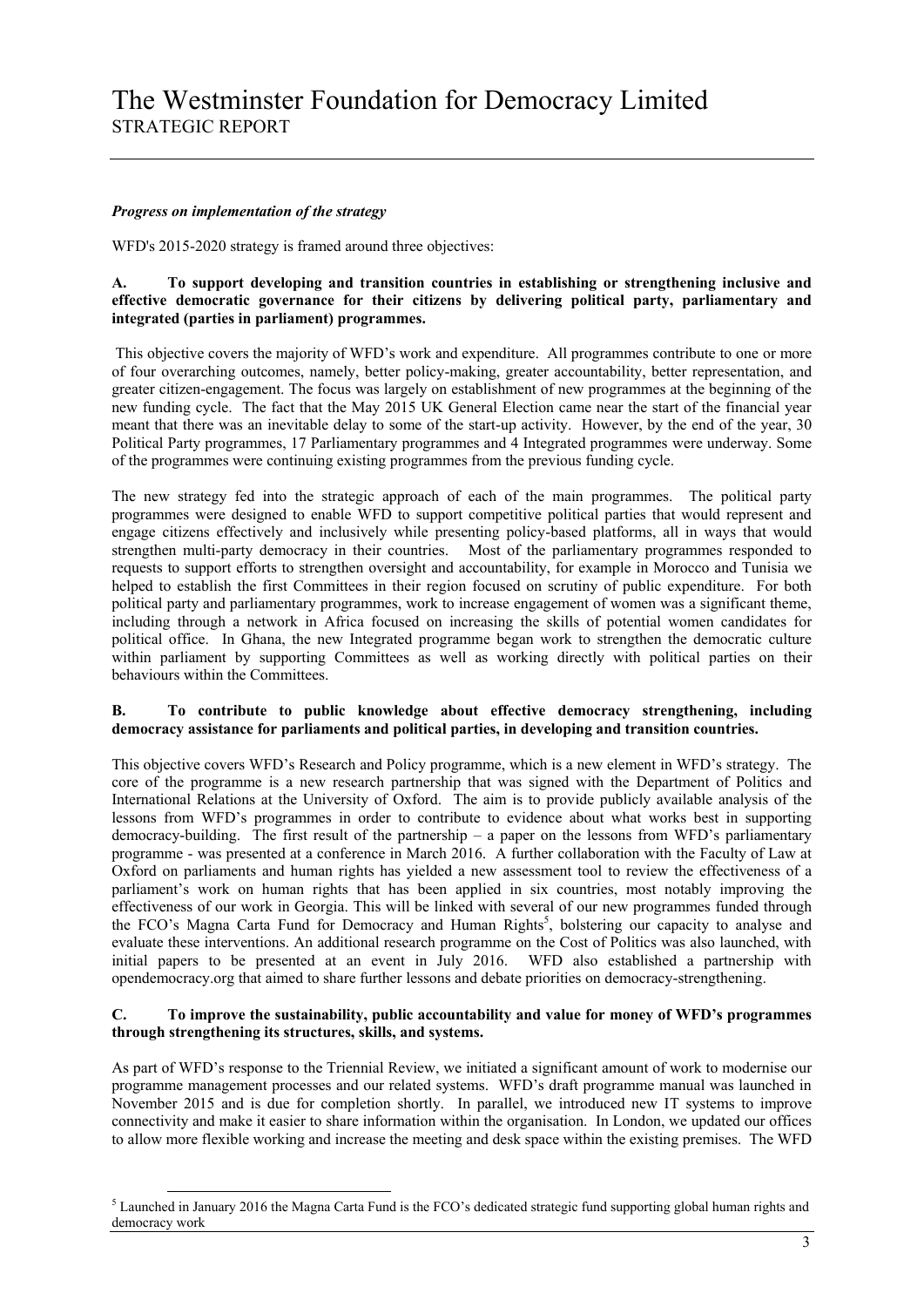website was re-launched and a new Transparency Policy was introduced. The Board also adopted a new Value For Money Policy that draws on best practice from DFID and related organisations.

The first external Annual Review of WFD"s new programmes reported good progress in achieving our objectives.

#### *Elections support*

WFD also re-engaged in the field of election support this year. This was part of WFD's original mandate but work in this area had stopped when a separate UK organisation focused on elections support was established. However, their closure last year left a vacuum in UK capacity in this field and WFD subsequently secured two contracts with the British Government for the recruitment of UK observers for EU and OSCE election observation missions. WFD also manages training courses for potential observers that give them the skills they need to scrutinize the entire process – including the legal framework, the media environment, campaign finance, procedures on election day, and the complaints and appeals process. There is scope to expand WFD"s work on elections in the future, including into capacity-building for election management.

#### **2. Current and Future Development and Performance**

#### **Programmes by region**

#### **Africa**

WFD began a major reshaping of its Africa programmes during 2015-16.

#### *Central and East Africa*

In the **Democratic Republic of Congo**, WFD"s five-year programme of support to the regional assembly of Province Orientale – which had built the skills of parliamentarians, parliamentary staff and civil society organisations and strengthened links with the Network of Congolese Parliamentary Staff (RCPP) - came to an end, as planned in the previous year. WFD"s programme with the **East Africa Legislative Assembly** (EALA) also ended. WFD has supported EALA"s ability to represent the citizens in one of the most effective regional economic communities in Africa. In its final year, the programme focused on EALA"s engagement with the public including through social media and online platforms. The Speaker commended the "dedication and commitment' of WFD's work with the legislative assembly.

In **Kenya**, WFD"s three-year programme to help County Assemblies to develop a high level of expertise in financial development, resource management and oversight also ended. We worked with key bodies such as the Centre for Parliament Studies and Training and the Transitional Authority to the devolution process to equip the County Assemblies with the expertise they need. WFD is now developing a new programme to support the Kenyan Senate, which has the responsibility under the Constitution to ensure effective decentralisation. In **Uganda**, WFD continued to implement an EU-funded programme on Gender equality and women"s empowerment in Uganda. This included convening the first ever Women"s Parliament in Uganda that brought together over 200 women to consider how to support women"s political empowerment. This programme will end in December 2016 and WFD is developing a new programme in the country.

#### *West Africa*

WFD established a new Integrated programme in **Ghana** in late 2015, bringing together work inside the parliament with support to the main political parties. We are focusing on improving the quality of policy analysis that MPs receive from parliamentary staff by providing training for the Parliament's dedicated research, library and ICT departments. WFD will also offer assistance to the Parliament's communications team to conduct effective outreach work to the public. WFD began work to establish a new programme in **Sierra Leone** in late 2015, working in close collaboration with the Commonwealth Parliamentary Association UK branch. The programme will aim to support the parliament to play a strong role in representing all citizens of Sierra Leone, addressing policy challenges, including strengthening health care and securing sustained economic growth, and ensuring oversight and accountability of the Government of Sierra Leone as it implements the Ebola Recovery Plan. WFD is also reviewing the scope for supporting political party development that would promote stable, responsible and policy-focused political competition during and following the 2017 Presidential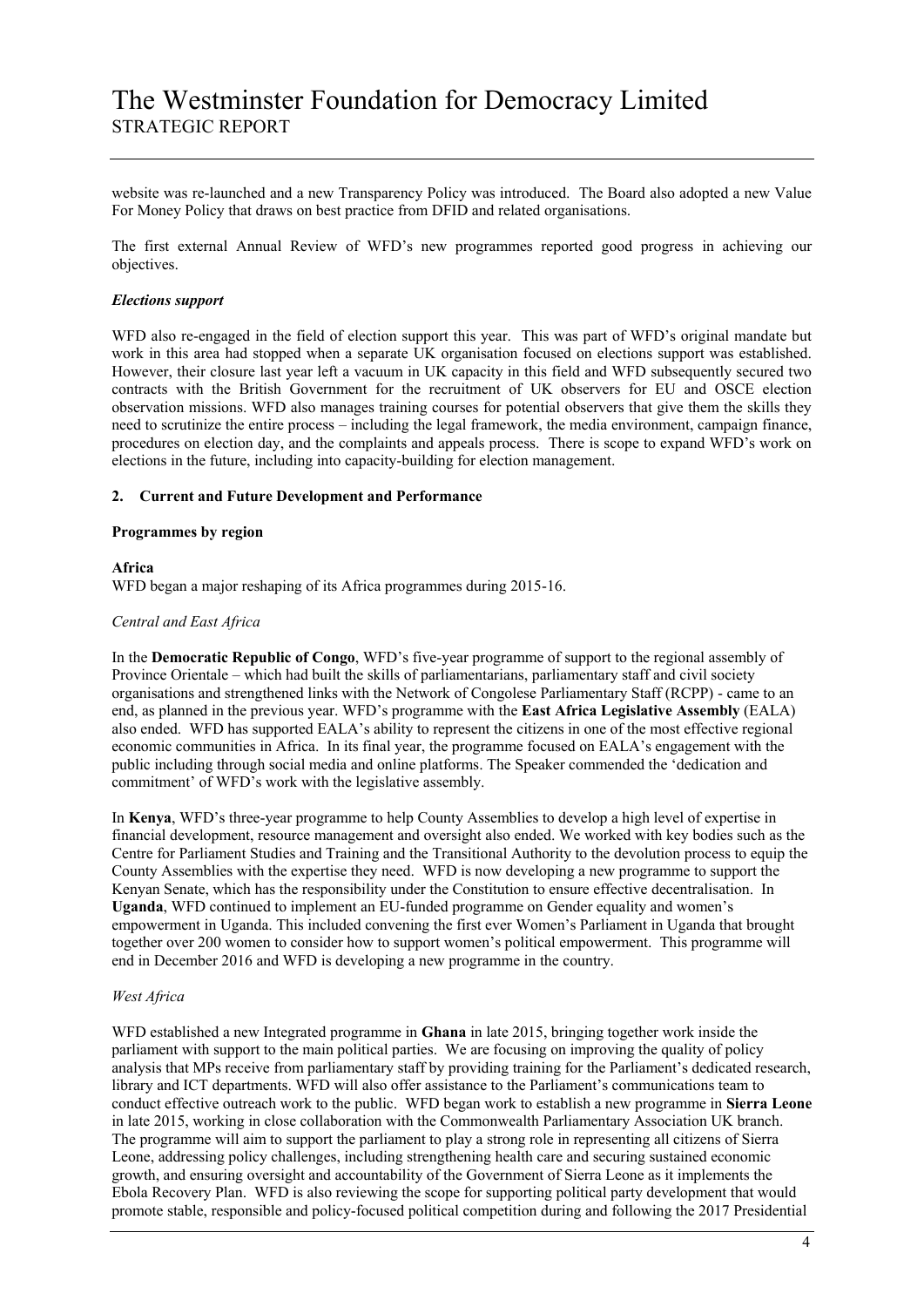elections. In **Nigeria**, the Conservative Party worked with the former ruling party following the elections in March 2015 to learn lessons from their first electoral failure. In parallel, WFD is starting implementation of a programme in the National Assembly and in some State Assemblies to help civil society groups to advocate for policy change.

## *Southern Africa*

In **Zambia**, the Scottish National Party programme continued working with the Forum for Democracy and Development, helping strengthen their engagement with their members and improve their policy development. In **Mozambique**, WFD began work to establish a new programme in late 2015 to encourage a greater dialogue between citizens, CSOs and parliament. Subject to further consultation, the programme will support reforms to the Parliamentary Study Centre, which WFD had set up in 2011, including by increasing the Parliament"s research capacity through training a new generation of parliamentary research staff. The Labour Party continued their work with the **Botswana** Congress Party (BCP) to increase its membership and build on its success in having the highest number of female and youth candidates amongst all the parties at the general election. The Democratic Unionist Party continued to work with the **African Christian Democrat Party (South Africa)** to improve their core skills, including through the establishment of a dedicated Press and Communications Office within the party's national secretariat.

### *Multi-country in Africa*

The Liberal Democrat Party continued to support the development of strong and inclusive liberal parties across Africa through the **Africa Liberal Network**, which includes members from across the continent that are both in Government and in opposition. The Labour Party"s **Youth Academy for Africa** brought together young activists and future leaders from social democratic parties in Africa to consider ways of tackling key policy issues affecting their countries. Their **Women's Academy for Africa** continued to support women from political parties across Africa by training its members with the aim of increasing the number of women in public and elected positions. The Green Party of England and Wales supported the **East Africa Green Federation** (EAGF) to plan the next stages of its programme, building on the Strategic Plan that was developed in 2015.

### **Europe and Central Asia**

In Europe, WFD built on its long-standing presence in the Western Balkans, re-engaged in parts of Eastern Europe and maintained its programmes in Georgia and Kyrgyzstan. WFD"s support for the Network of Parliamentary Committees (NPC) in the **Western Balkans** continued, bringing together representatives from Albania, Bosnia and Herzegovina, Kosovo, Macedonia, Montenegro and Serbia. The network enables sharing of best practice among 25 key parliamentary committees in the region. The Labour Party also worked with a network of social democratic parties to strengthen their policy-making skills, and to engage young people. In response to the demand for better financial and budgetary oversight in the Serbian parliament, WFD helped to establish a Parliamentary Budget Office (PBO) in November 2015 in the National Assembly of the **Republic of Serbia**. The Labour Party also worked to build the skills of two centre left parties in Serbia and the Liberal Democrat Party established the Liberal Democrat Party of Serbia as a platform for promoting LGBT rights.

In **Bosnia**, WFD worked with a range of political parties and media outlets to increase the skills and visibility of women candidates. This was WFD"s first Integrated programme which is preparing for the local elections in October 2016. The Conservative Party also continued to work with parties in both entities in Bosnia. In **Macedonia**, WFD began working with a range of Civil Society Organisations in partnership with the European Instrument for Democracy and Human Rights (EIDHR). The aim is to develop the ability of those organisations to advocate on behalf of citizens and therefore promote and defend human rights. Both the Labour and Conservative Parties worked with parties in **Montenegro**, supporting internal organisational skills as well as improving policy formulation.

In **Ukraine**, WFD worked with the German development agency GIZ to support Ukrainian MPs by establishing a Financial and Economic Analysis Office in the Verkhovna Rada. The Labour Party also supported development of the New Social Democratic Platform to reach out to new members and address employment and women"s rights policies. In **Moldova**, the Labour Party worked with the Democratic Party to strengthen the skills of young activists in the party. In **Belarus**, working with international partners, UK parties supported the ability of local groups to observe the Presidential elections in October 2015. WFD worked with CSOs in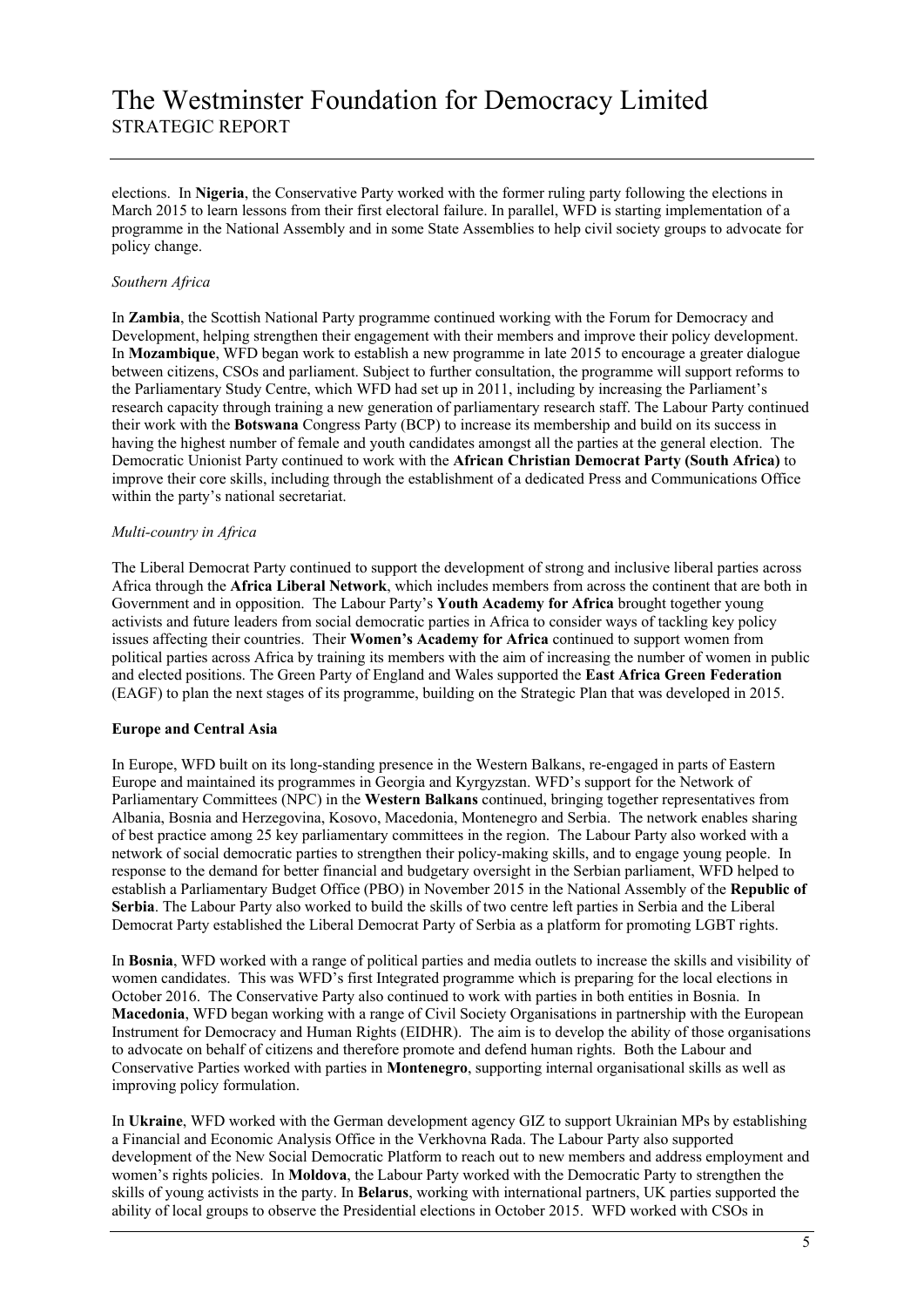Georgia to encourage greater oversight of the Government's Human Rights Action Plan and with the parliamentary Committees to build their understanding of the role they play in dealing with policy and legislation originating from the EU Association Agreement, as well as increasing the committee's understanding of human rights issues and related international best practice. The Liberal Democrat Party supported the Republican Party of Georgia to improve their campaigning and communications skills. WFD began consultations and analysis to plan a programme of support to the parliament in **Armenia**. WFD"s support for the **Kyrgyzstan** parliament continued with an induction programme following the elections in October 2015. We have also been exploring the possibility of a wider programme working with the political factions in the parliament.

### **Asia**

Our programme in Asia began to expand with new programmes in Indonesia and Sri Lanka. A further programme is planned in Burma/Myanmar. WFD continued its work in Pakistan, supporting the Punjab Assembly to operate effectively within the provisions of Pakistan"s decentralisation programme, and beginning cooperation with the Sindh Assembly. WFD also supported the British Council's 'Improving Parliamentary Performance' programme which aimed to strengthen the capacity of the Pakistan Institute of Parliamentary Services, a federal-level institution. In Indonesia, WFD started work on a new programme to support the lower house of the Indonesian parliament to improve its capacity in financial scrutiny with the aim of rebuilding the trust of citizens in the transparency and accountability of the parliament. In Sri Lanka, WFD began a new programme working with the parliament and with the political parties to support the evolving responsibilities of the parliament in response to constitutional change.

## **Middle East and North Africa (MENA)**

In Iraq, WFD continued to work with the Kurdish and National parliaments to help committees to develop clear strategies and good quality research and information. The aim is to increase their capacity to hold government to account, improve legislation and promote transparency and good governance. In Jordan, WFD continued to support the parliament by consolidating establishment of the parliament's research centre and increasing the use of evidence in the parliament"s work. WFD also continued to support the Integrity Committee and the Women MPs' Caucus. In Tunisia, WFD"s programme is strengthening the Parliament's legislative, oversight and representation functions. WFD provided training and mentoring to help MPs improve their skills in drafting legislation, and is strengthening the outreach work of MPs and their communications with citizens. WFD continued its work in Morocco with the House of Representatives, supporting greater transparency and scrutiny of public policies, as well a more supportive and enabling environment for women. WFD is also supporting the Legislative and Oversight Office and committee staff. WFD is also starting a new programme of work with the upper house in Morocco. WFD established a new programme in Lebanon to enhance and strengthen the effectiveness of the parliament in carrying out its core functions and tackling key policy issues. The programme is supporting parliamentary committees and aims to strengthen parliamentary staff services. The programme is also trying to increase young people"s trust in parliament and participation in politics.

WFD provides support to the Coalition of Women MPs from Arab Countries. WFD works with the coalition to press for reform on three levels: building the awareness of forms and consequences of Violence against Women (VAW); supporting the development of a regional framework to combat VAW: and supporting new legislation in four countries (Lebanon, Tunisia, Jordan and Iraq)

### **Latin America and Caribbean**

The Conservative Party began a programme of support to the Caribbean Democrat Union (CDU), covering 10 Caribbean countries with the aim of strengthening democratic processes and the outreach capabilities of CDU and some non-CDU parties, as well as increasing youth engagement in the CDU. WFD began a programme of support to the Venezuela National Assembly, working with all parties represented in the Assembly to increase its capacity to play a responsible role in representing all Venezuelan citizens, addressing policy challenges, and ensuring oversight and accountability of the Government of Venezuela. In Paraguay, the Conservative Party provided support to develop the campaigning and organisational capacity, and internal democratic processes of the Partido Colorado (ANR-PC). The programme also aimed to strengthen the role of women and the youth within the ANR-PC.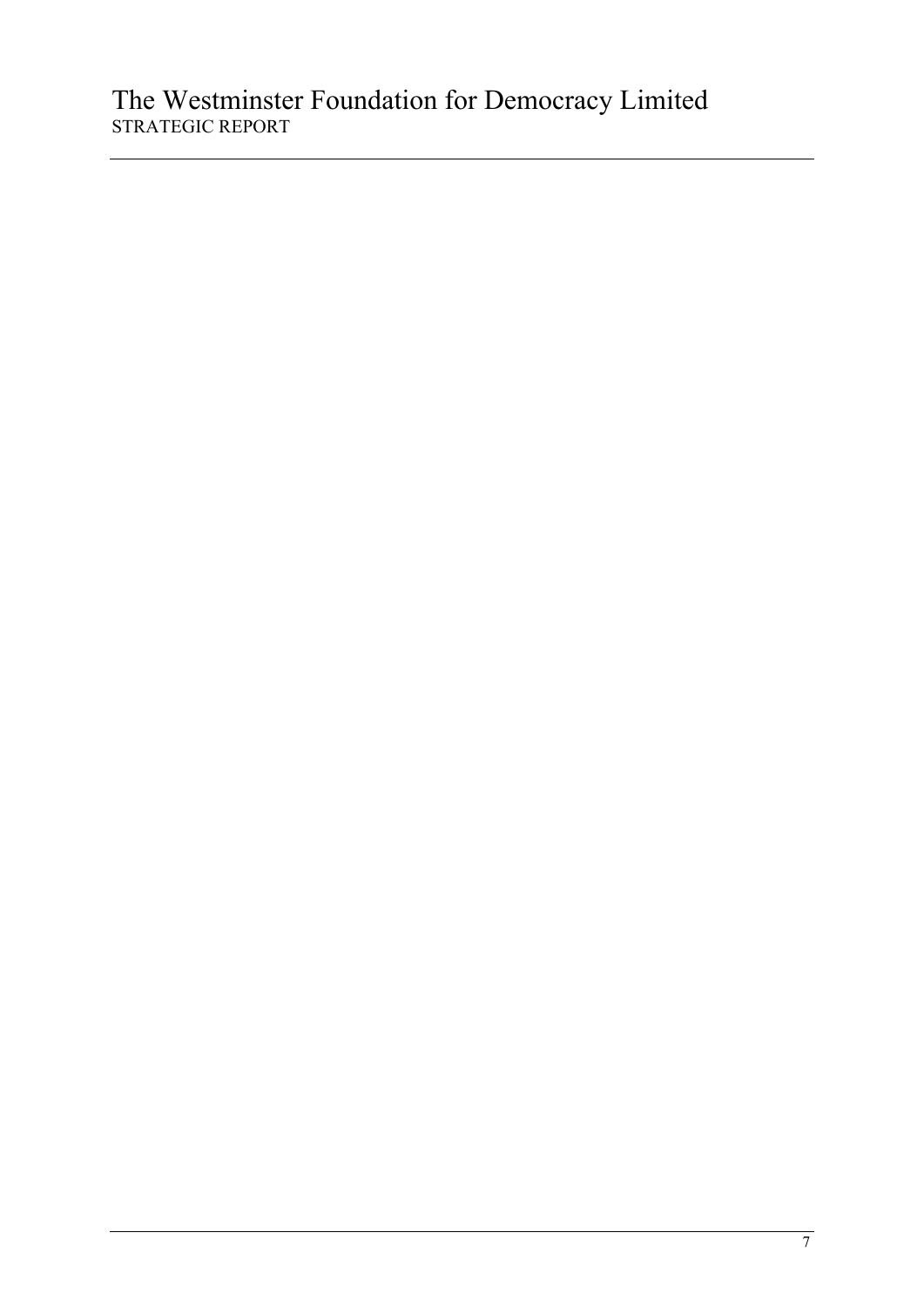# **Research and Policy**

WFD's research and policy programme was started during this year. We began a research partnership with the Department of Politics and International Relations at Oxford University that enables us to learn lessons from WFD's political party and parliamentary strengthening programmes and make those available both internally and with the wider democracy-strengthening community. The initial work of the partnership was presented in March 2016 and will be followed by further research papers during 2016-17. WFD will be expanding its research and policy work to develop some further lessons to apply to our programmes, for example in areas such as women"s political empowerment, decentralisation, tolerance and the link between the cost of politics and corruption.

### *Priorities for 2016/17*

WFD has three main priorities for the year ahead.

First, following the significant start up activities in 2015/16, the majority of our programmes now need to reach the stage of full implementation. In particular, there was extensive recruitment and consultation for the parliamentary and integrated programmes which should allow activities to be planned and implemented. The significant number of research programmes that are being launched during 2016/17 should provide important evidence for future programmes.

Second, WFD will seek to secure significant additional donor funding beyond its core grant in order to increase our impact. This will require us to improve our business development skills and capacity. Our target is to double the level of additional funding compared to 2015/16, i.e. to secure about £2 million of additional funding. However, we will operate cautiously so that we do not incur obligations that pose financial risk to the organisation.

Third, WFD will complete its programme of modernisation of its systems to consolidate improvement in our programme and information management, and our value for money. This will require continued investment in equipment and training. This is also an opportunity to make further progress in strengthening WFD"s internal communications and our effectiveness.

# **3. Principal risks and uncertainties**

As the nature of working on political governance abroad is complex and often delicate, the Board acknowledges that risk is a characteristic of WFD"s work. WFD was set up as a non-departmental public body, at arm"s length from Government, precisely so that it could undertake projects carrying a higher degree of political risk than would be undertaken by Government. There will also often be serious security risks in the countries in which WFD operates. WFD has always sought to support innovative projects for which direct UK Government support would not be available, and which carry a higher risk of failure than projects with less uncertainty. Risk management is fundamental to WFD in order to meet its programme and organisational goals and WFD has in place a risk management framework to identify and to manage risks and this is reported in more detail on pages 16 and 17.

The Board has identified its principal risks and uncertainties that could have a material impact on WFD in carrying out its work and has grouped them under four headings: Programmes, Policy, Capability, and crosscutting these, Governance.

Programmes – this group of risks includes the risk that WFD suffers from the perception of political interference or of operating outside national laws, and the lack of public confidence if poor management leads to individual safety risk to staff, trainers, and delegates during its programmes. WFD takes care when planning programmes to identify potential risks whether based on relevant context analysis or via pragmatic security and logistic assessments. It is in the nature of WFD"s work that political risks will always be prevalent and therefore building trust between individuals and groups is seen as a key way to mitigate them. WFD also needs to be able to demonstrate that it has a strong understanding of the policy context for democracy assistance, particularly assistance related to parliaments and political parties, in order to maintain the confidence of partners and funders.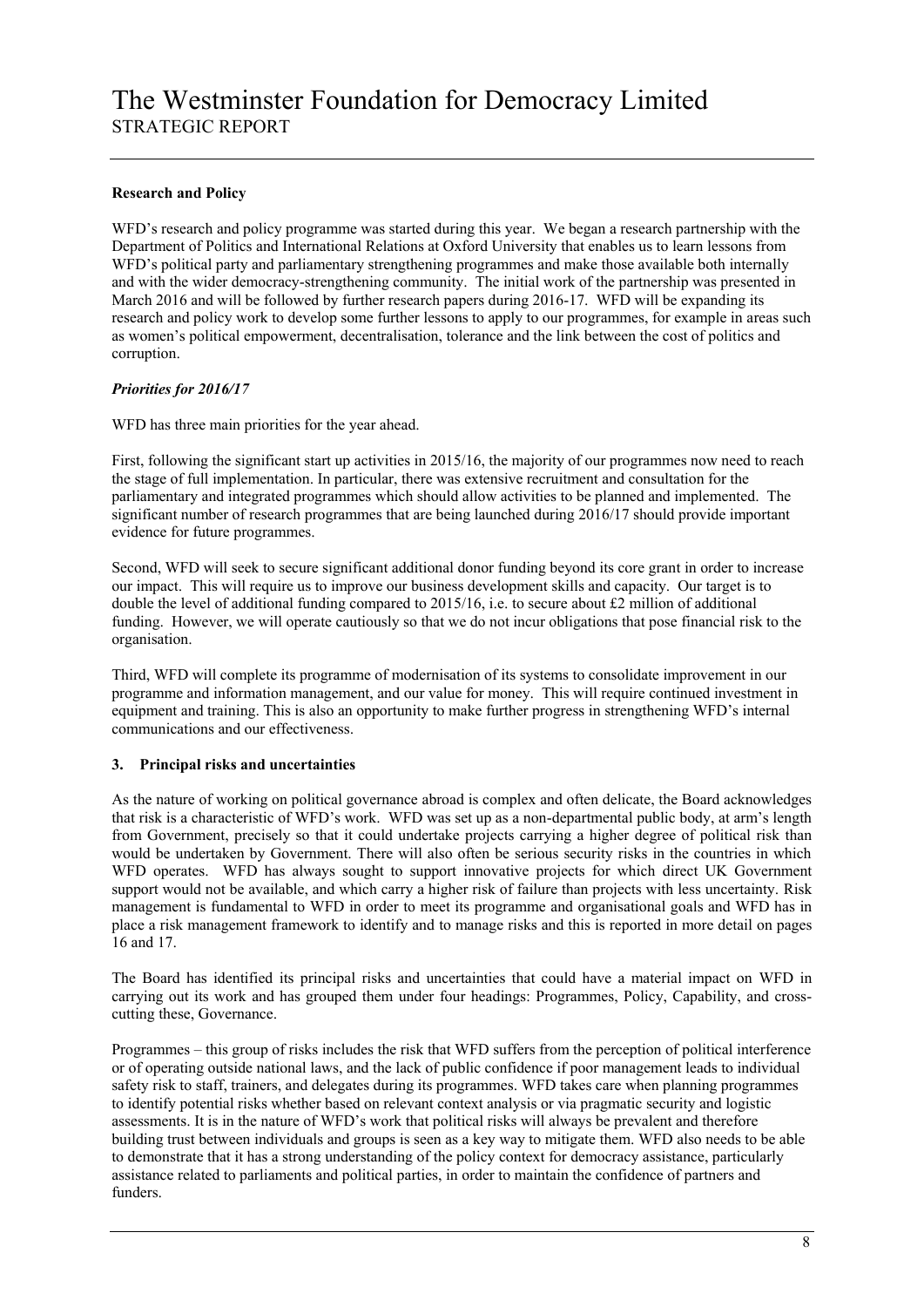Policy – this group captures the risks that WFD can lose support for its theory of change or its programme model if WFD fails to maintain impact and/or quality in its programmes and research publications. During the year, WFD has commenced a number of initiatives intended to strengthen WFD"s reputation among political and professional groups and institutions, including launch of a Community of Practice, research events, a research partnership with Oxford University, and more refinement of WFD"s internal guidance and procedures.

Capability – these relate to the need to maintain appropriate staff capacity and maintain effective systems, particularly IT and financial controls. WFD needs to be able to manage its staff, skill-sets, and funds in a way that ensures value for money in its operations, and provides assurance of sound financial management of public funds.

Governance – these principal risks are not specific to the above and are concerned with loss of support from key stakeholders, particularly core funders, or economic conditions that impact on funders" ability to maintain or grow support for WFD programmes. They include the risks of not addressing the recommendations from key external reviews, including lack of cohesion that undermines WFD"s effectiveness or reputation. During the year, a number of new initiatives have commenced that are intended to mitigate these risks, including a more focussed communications strategy, higher level of political engagement, and implementation of external review recommendations.

## 4. **Resources**

As at 31 March 2016, WFD employed 22 full-time equivalent staff in the UK (2015: 20), of whom 15 (2015: 12) are responsible for the design, management and delivery of country programmes and for managing local and UK partnerships. In countries where WFD is represented, WFD employs local staff that are engaged either on contract of services terms, or contract for services terms, and which are determined by the local circumstances. As at 31<sup>st</sup> March 2016, there were a total of 33 full-time equivalent appointments overseas (2015: 24).

UK staff are currently organised into specialist regional teams covering Africa, Europe and Eurasia, Middle East and North Africa (MENA), Asia, and Latin America/Caribbean (LAC). At the start of the year a new UK staff structure was implemented including two Regional Director posts that allow for greater focus on strategy, policy, and business development issues, with delegation of programme management responsibilities to Senior Programme Managers. Policy skills are now provided by WFD"s new parliamentary adviser. Inconsistencies in the way in which programme management responsibilities and accountability are reconciled are being addressed by adopting a model of Senior Responsible Officer, though more work on this initiative is still required. Overseas arrangements will continue to be assessed for their effectiveness and purpose but mainly follow the previous model of a Country Representative leading a country team supported by Programme Assistant/Financial Administrators. Increasingly, parliamentary and integrated programmes are managed or administered by local hubs, as one way of improving efficiency or effectiveness.

In the year WFD operated programme field offices in more countries than ever before, including some for the first time, plus conducted assessments and context analyses in preparation for several more new countries for 2016-17. This network of local offices has proved very successful in WFD being able to establish strong relationships with local partners and to respond quickly to new needs and opportunities. The relationships with UK political parties and the access to their expertise and trainers, and the ability to draw on other specialist expertise in Parliament and the devolved UK Assemblies, provides WFD with an extensive network of skills and knowledge as well as a unique selling point.

As well as WFD"s sponsor department FCO, DFID remains an important strategic partner and funder for WFD programmes and will continue to fund WFD until 2018 under the terms of its three-year (2015-2018) Accountable Grant of up to £9 million. This is in addition to the FCO"s core grant-in-aid (GIA) which for 2015- 16 was £3.5 million, and for 2016-17 has been confirmed as £4.5 million.

In addition to its grant funding by the FCO and DFID, WFD secured other funding through the Arab Partnership Fund of £339,000 for programmes during 2015-16 in Morocco (£307,000) and Algeria (£32,000) (last year combined was £203,000). During the year 2015-16, WFD received £143,000 from the EU for parliamentary strengthening programmes in Pakistan (sub-contracted from British Council), in Uganda, and for elections observation work in Macedonia.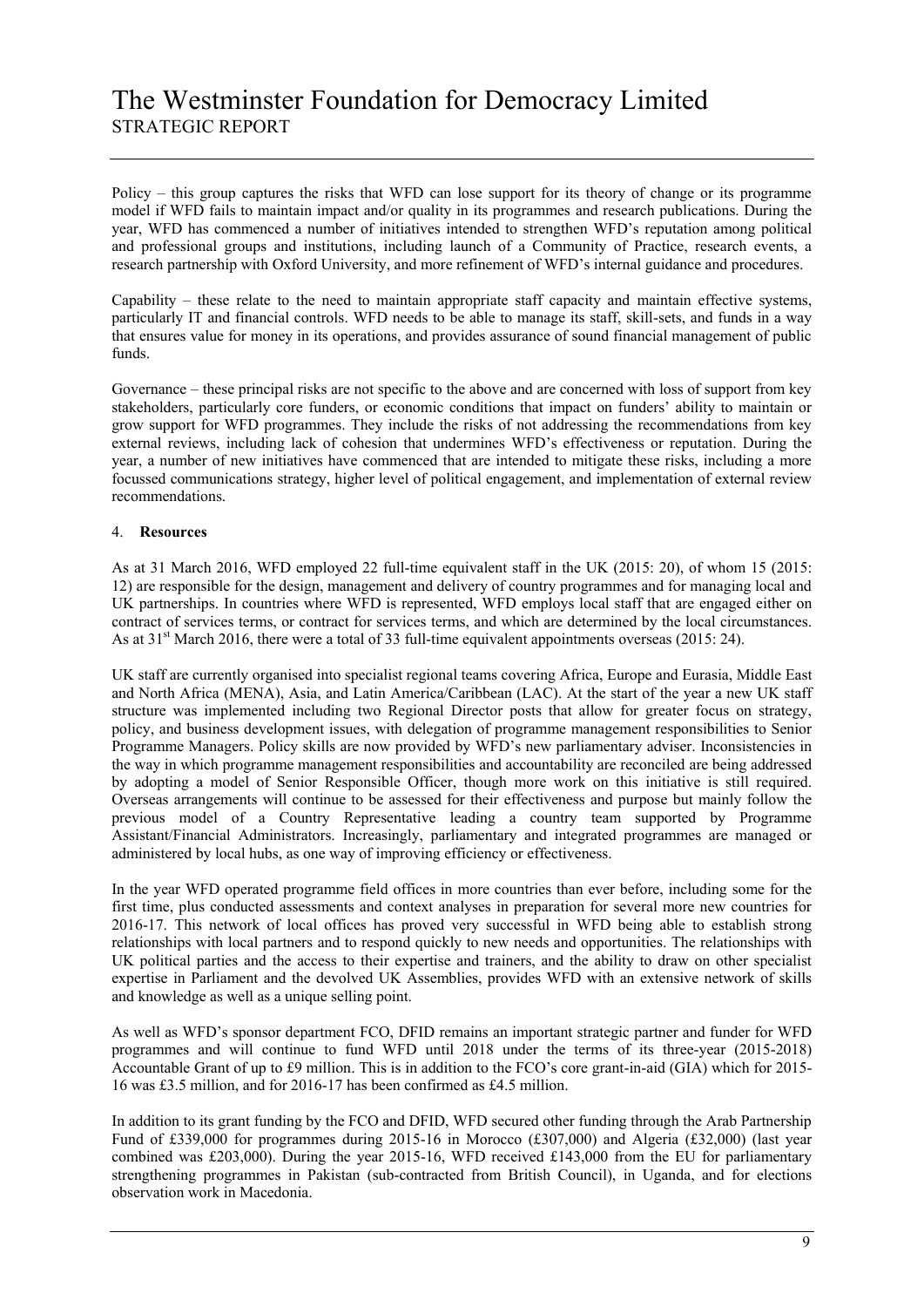# **5. Financial Position**

WFD receives an annual core grant-in-aid from the FCO out of monies voted by Parliament, to enable it to achieve agreed objectives. This core grant is supplemented by further specific contracts from the FCO and from DFID. WFD has bid for and received European Union funds and it may seek funds from other public sector funds and from the private sector. The conditions of the grant-in-aid require that it should be applied for according to need and be spent in the year to which it relates. Cash balances are to be minimised, commensurate with being sufficient to meet liabilities. WFD applies for grant-in-aid periodically, typically bi-monthly, based upon cash flow forecasts of project and non-project expenditure.

WFD is not capital intensive and therefore grant-in-aid funding is used for project expenditure and WFD nonproject costs, low-level capital expenditure and changes in working capital.

During the year 2015-16 the grant-in-aid was £3.5 million. In 2015-16 £2,091,140 (2014-15: £2,182,006) was awarded or spent from grant-in-aid on projects and programmes and WFD spent a further £2,919,265 on projects funded wholly or partly by additional income (2014-2015: £2,662,575). WFD fully spent its grant-inaid allocation to projects and programmes. There were no events during the year that adversely affected the financial position of WFD. It has been confirmed by the FCO that grant-in-aid for 2016-17 will be increased to the level of £4.5 million although this is one-off and for 2017-18 onwards is expected to be restored to the level of £3.5 million. DFID funded WFD with £2.5 million as the first year of its 3-year Accountable Grant 2015- 2018 under which DFID has committed to spend up to £9 million with WFD between 2015 and 2018.

## **5.1 Capital Structure**

WFD is a company limited by guarantee and therefore does not have a share capital.

### **5.2 Cash Flow and Liquidity**

During the year WFD had an increase of £296,640 (2014-15: increase £110,983) in cash and cash equivalents. resulting in net liquid funds at 31 March 2016 of £955,163 (2014-15 £658,523). Key factors contributing to the increase were the increase of deferred income at year end less the increase of accrued income (combined £14,000), the sharp increase in trade receivables and prepayments (combined £-133,000), the increase in trade payables and accruals (combined £372,000), and increased provisions (£33,000). Other working capital changes had the net effect of increasing cash by £10,000. The Statement of Cash Flows provides further analysis.

### **6. Relationships**

WFD has significant relationships with the UK political parties, FCO, DFID, British Council, in-country partners and institutions, and grantees and institutions of the countries in which it operates. WFD has on-going contractual arrangements with and on behalf of the European Union, for work until 2016.

## **7. Details of Particular Matters**

### **7.1 Employees**

WFD's policy is to be an equal opportunities employer and its aim is that there will be no discrimination of any kind against any person on the grounds of colour, race, nationality, creed, religion or belief, sexual orientation, marital status, gender, disability, age or any other personal characteristics. We observe the Equality Act 2010 and make reasonable adjustments for people with disabilities. If a member of staff becomes disabled while working with us, we will do everything possible to ensure they continue working with us.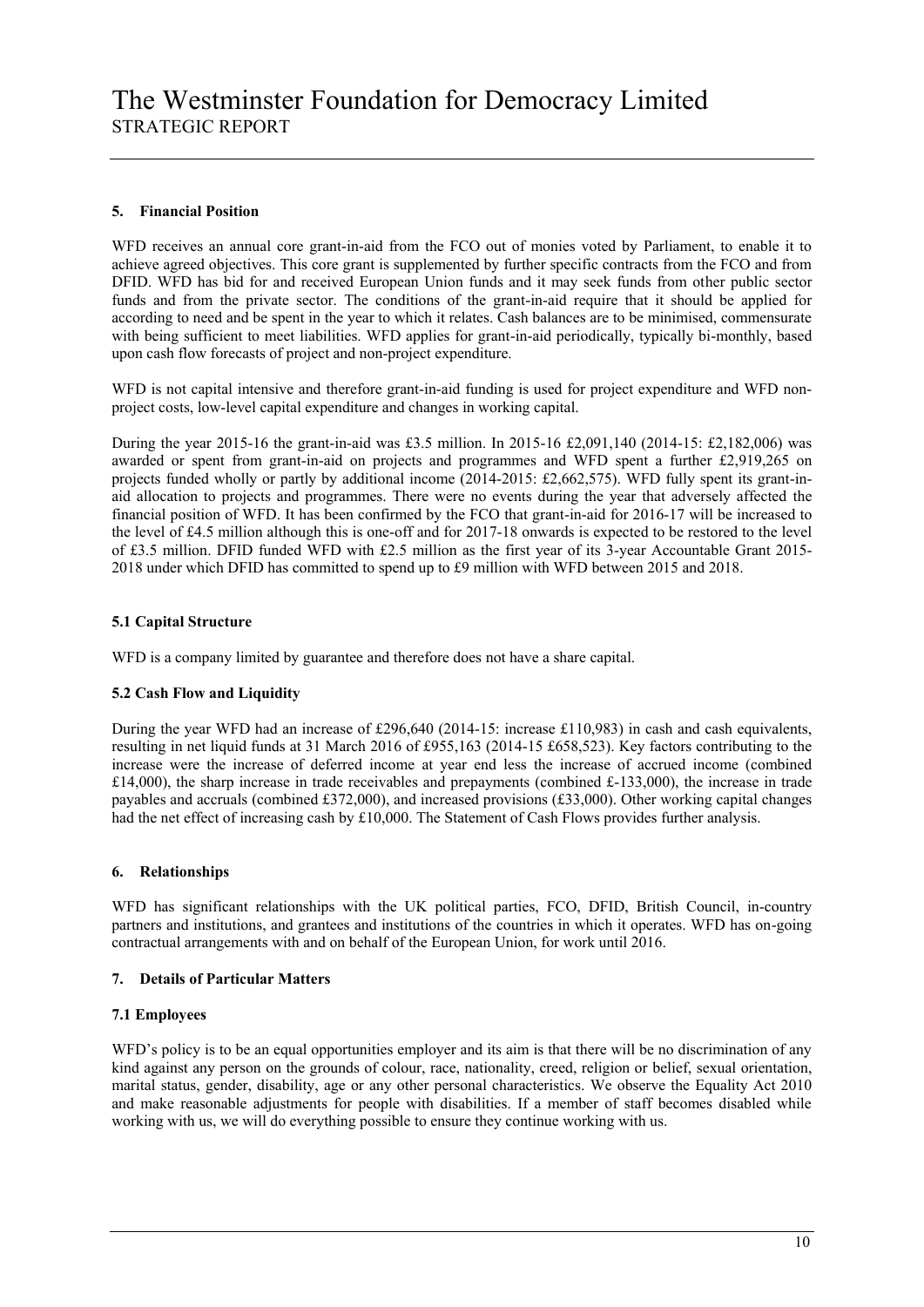WFD is committed to the policy on equal opportunities set out in the statement above and is required to comply with the Civil Service Commissioners" Recruitment Code. This ensures that there is no unlawful direct or indirect discrimination and enables the development of good employment practices. The application process for advertised vacancies within WFD is designed to ensure confidentiality of candidates at the short-listing stage, so ensuring that applications from disabled candidates are given full and fair consideration.

WFD"s management and staff policies are maintained, reviewed, and updated on a regular basis and made available to all staff. They are also subject to internal audit to ensure compliance with legislation. Recruitment and interview procedures are structured to avoid discrimination. The breakdown of each sex as at the end of March 2016 was as follows:

|                                         | Female | Male |
|-----------------------------------------|--------|------|
| Governors                               |        |      |
| Employees in senior executive positions |        |      |
| UK staff                                | 12     |      |
| Overseas staff                          | 18     |      |

WFD has a grievance procedure to be used by staff if they believe they may have been discriminated against. There were no grievances raised by staff during the last financial year

## **7.2 Essential Contractual Arrangements**

Political parties in receipt of an allocation of grant-in-aid entered into contractual agreements with WFD for the financial year 2015-16. The contracts specify the amount of, and the conditions attached to, the allocated grantin-aid. New contracts in respect of the financial year 2016-17 have been issued.

On behalf of the Board

Anthony Smith Chief Executive and Accounting Officer 4 July 2016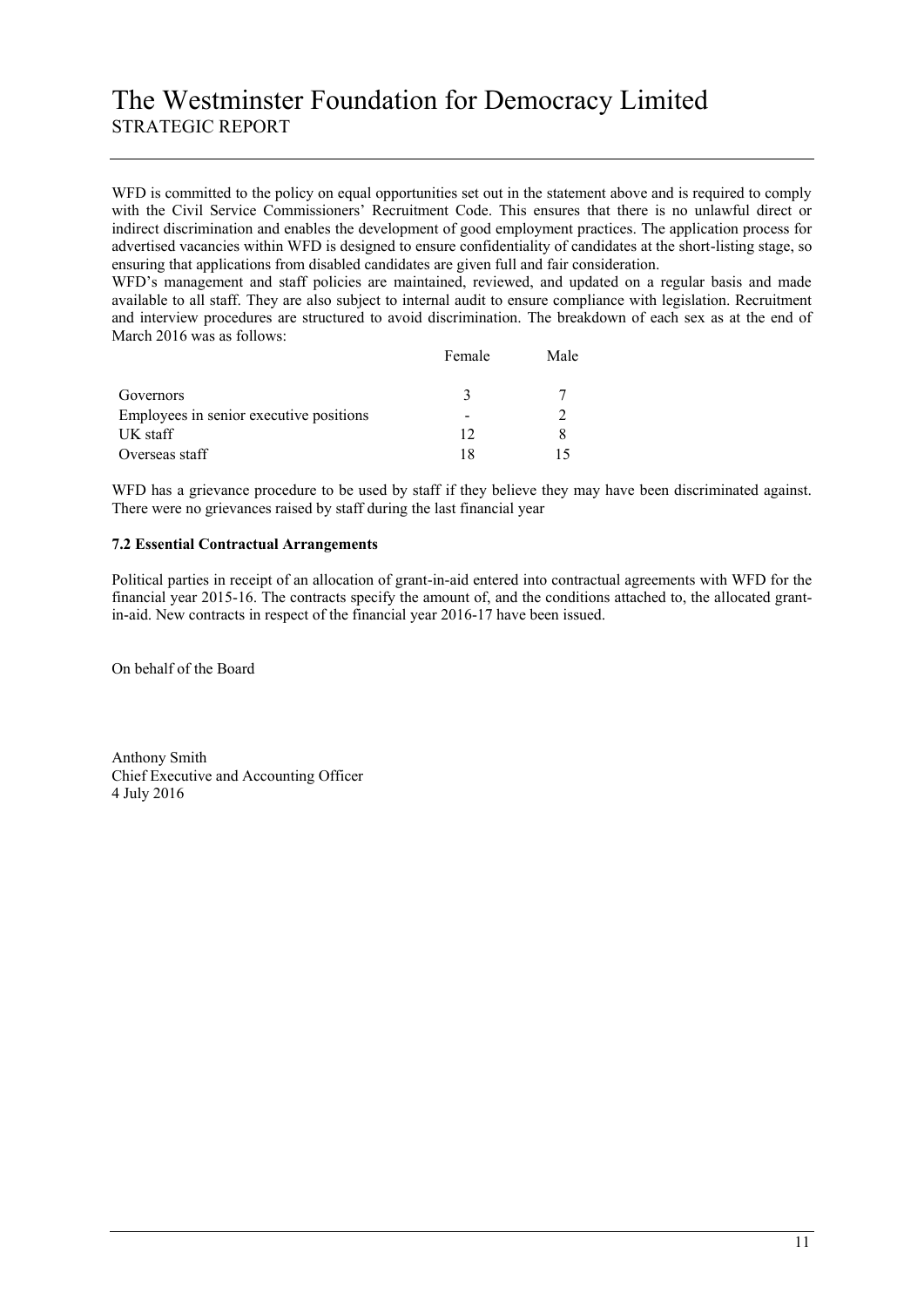# The Westminster Foundation for Democracy Limited GOVERNORS" REPORT

The Governors have pleasure in submitting their annual report together with the audited financial statements of the Westminster Foundation for Democracy for the year ended 31 March 2016. The financial statements have been prepared in a form directed by the Secretary of State for Foreign and Commonwealth Affairs with the consent of HM Treasury.

### **Background Information**

The Westminster Foundation for Democracy Limited (WFD) is domiciled in the United Kingdom and its registered office is  $8<sup>th</sup>$  Floor Artillery House, 11-19 Artillery Row, London SW1P 1RT.

WFD receives grant-in-aid from the Foreign and Commonwealth Office provided out of monies voted by Parliament to enable it to achieve agreed objectives. WFD also receives additional specific grants from the Foreign and Commonwealth Office, from the Department for International Development, and from the European Union, and may receive private sector funds in addition to these core funds. WFD's priorities and objectives are established by its Board of Governors and are kept under continuous review.

The Secretary of State for Foreign and Commonwealth Affairs and the Treasury Solicitor are the two named subscribers to the Company's Memorandum of Association. The Secretary of State has formal powers of appointment to WFD's Board of Governors but the Board operates independently and at arm's length from Government.

## **Results**

The results for the year are summarised on page 21 and takes into account the requirement under the Government Financial Reporting Manual that grant-in-aid is to be treated as financing and is taken directly to the core funds reserve, as opposed to being recognised as income. Accordingly the deficit for the year, before accounting for grant-in-aid is £3,481,356 (2014-15: £3,497,572).

This deficit is set-off with the grant-in-aid in the core funds reserve, which leaves total funds (core and corporate) of £170,832 to be carried forward at the end of the year (2014-15: £152,188).

### **Board Of Governors**

Governors who served on the Board during the year and who were Directors under the Companies Act 2006 were:

|                               | Appointed in the | Resignation  |                           |
|-------------------------------|------------------|--------------|---------------------------|
|                               | year             | date         | <b>Appointment Ends</b>   |
| Rushanara Ali MP              |                  |              | $30 - Jan - 19$           |
| Henry Bellingham MP           |                  |              | $03-Sep-16$               |
| Ken Caldwell                  |                  |              | $17 - \frac{Jul - 16}{I}$ |
| Rt Hon Jeffrey Donaldson MP   | $6$ -Jul-15      |              | $6$ -Jul-18               |
| Rt Hon Dame Margaret Hodge MP | $25 - Aug - 15$  |              | $25 - Aug - 18$           |
| Bronwen Manby                 |                  |              | $20$ -Feb-17              |
| Ann McKechin MP               |                  | $11$ -Jun-15 |                           |
| John Osmond                   |                  |              | $21$ -Feb-17              |
| Andrew Rosindell MP           |                  |              | $17$ -Aug-16              |
| Rt Hon Alex Salmond MP        | $21$ -Jul-15     |              | $21 - \frac{Jul - 18}{I}$ |
| Rt Hon Andrew Stunell MP      |                  | $21$ -Jul-15 |                           |
| Peter Wishart MP              |                  | $31$ -May-15 |                           |
| Simon Walker                  | $7$ -Dec-15      |              | $7$ -Dec-18               |

No Board member holds company directorships or has other significant interests which may conflict with their responsibilities, or has undertaken any material transactions with related parties. The Register of Interests is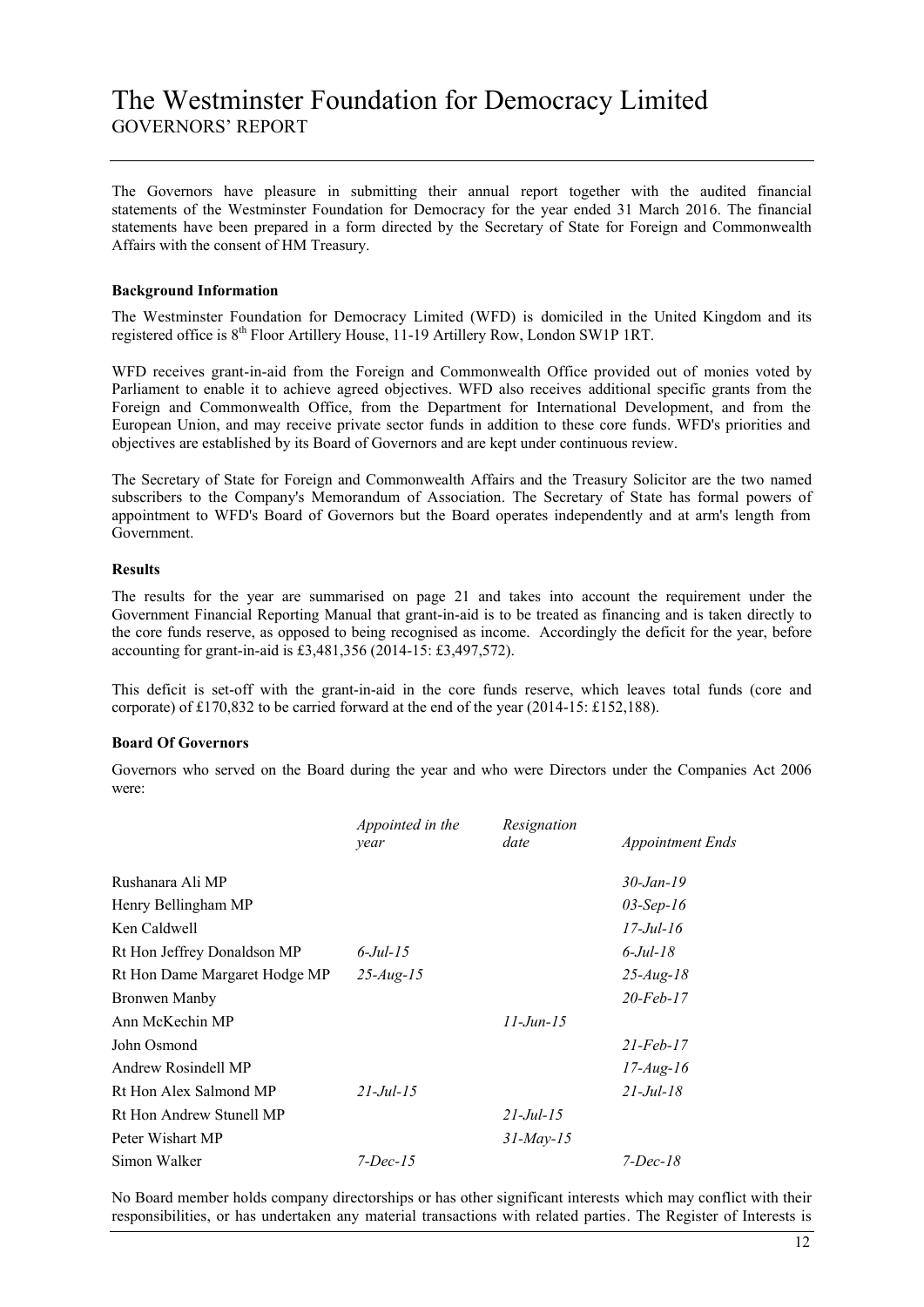# The Westminster Foundation for Democracy Limited GOVERNORS" REPORT

available to the public at WFD's registered office upon provision of 24 hours' notice.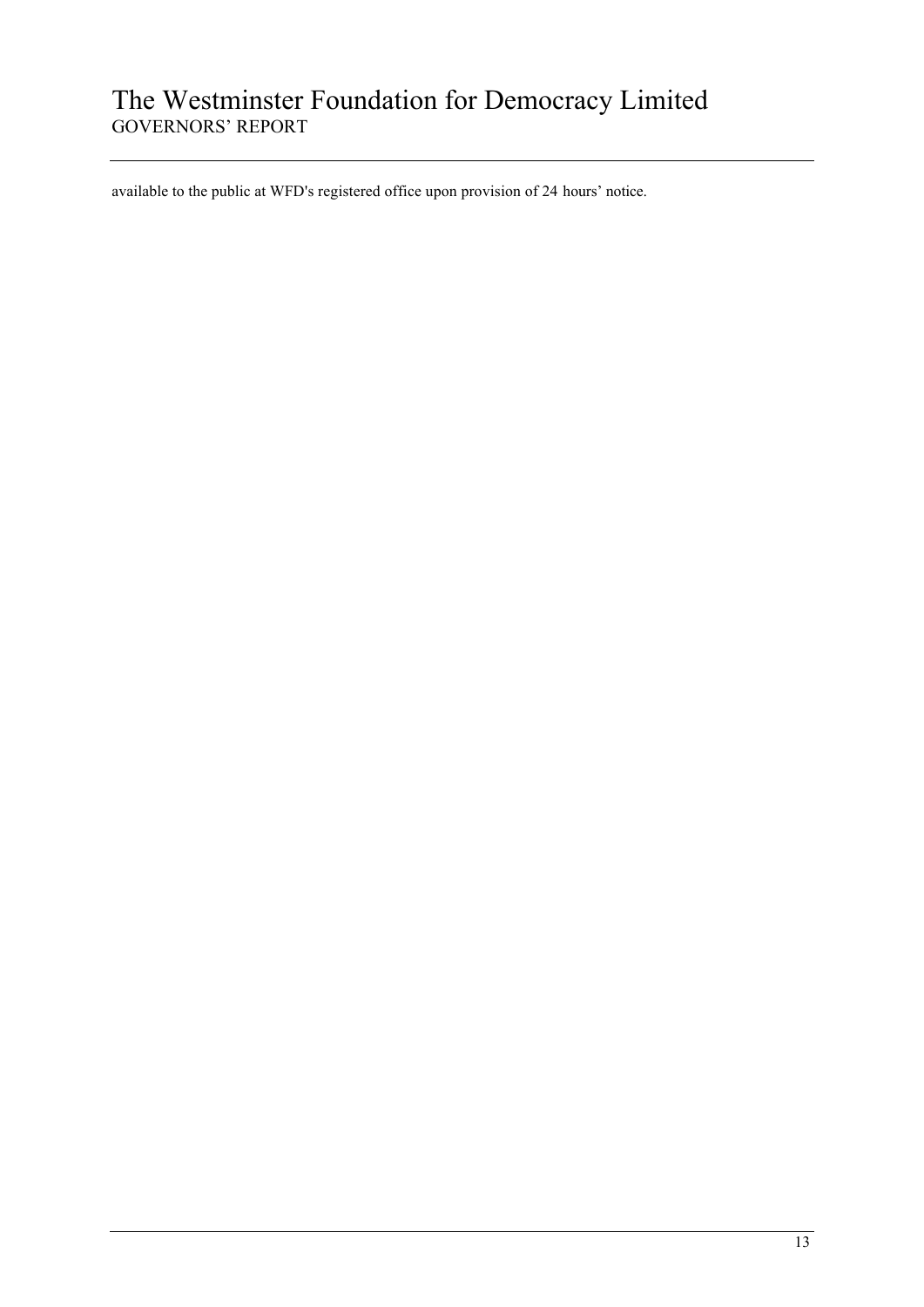#### **Audit and Risk Assurance Committee**

WFD"s Audit and Risk Assurance Committee ensures that WFD adheres to the highest standards of propriety in the use and stewardship of public funds and encourages proper accountability for the use of those funds. The Committee also promotes the development of internal control systems. During the year ending 31 March 2016 membership of WFD's Audit and Risk Assurance Committee comprised:

John Osmond Chair Bronwen Manby Rt Hon Dame Margaret Hodge MP Appointed 16 September 2015 Rt Hon Andrew Stunell MP Until 21 July 2015

#### **Employee Information**

Each member of staff has their performance appraised annually against agreed objectives An integral part of this review requires the identification of learning and development needs and the development of a training programme, by their manager, to address these needs. Staff will be helped to pursue studies which will support their career development and benefit the Foundation by improving performance.

Staff meetings held during 2015-16 provided the opportunity for consultation by providing information to employees and encouraging views to be expressed. A whistle-blowing policy is in place and staff are reminded of this and encouraged to use it.

#### **Awareness of Relevant Audit Information**

So far as each of the Governors is aware, there is no relevant audit information that has not been disclosed to the company"s auditors and each of the directors believes that all steps have been taken that ought to have been taken to make them aware of any relevant audit information and to establish that the company"s auditors have been made aware of that information.

### **Creditors**

WFD adheres to the Government-wide standard on bill-paying which is to settle all valid bills within 30 days. In 2015-16, the average age of invoices paid was 10.98 calendar days (2014-15 8.76 days). All undisputed invoices were paid within the agreed credit terms. The proportion of the aggregate amount owed to trade creditors at the year-end compared with the aggregate amount invoiced by suppliers during the year was equivalent to 39.2 days (2015 18.7 days).

#### **Events after the reporting period date**

The result of the referendum held on 23 June was in favour of the UK leaving the European Union. This is a non-adjusting event. A reasonable estimate of the financial effect of this event cannot be made.

#### **Auditor**

The Comptroller & Auditor General is the statutory auditor for the accounts of WFD.

Approved and authorised for issue and signed on behalf of the Board on 4 July 2016

Henry Bellingham Chair

Anthony Smith Chief Executive and Accounting Officer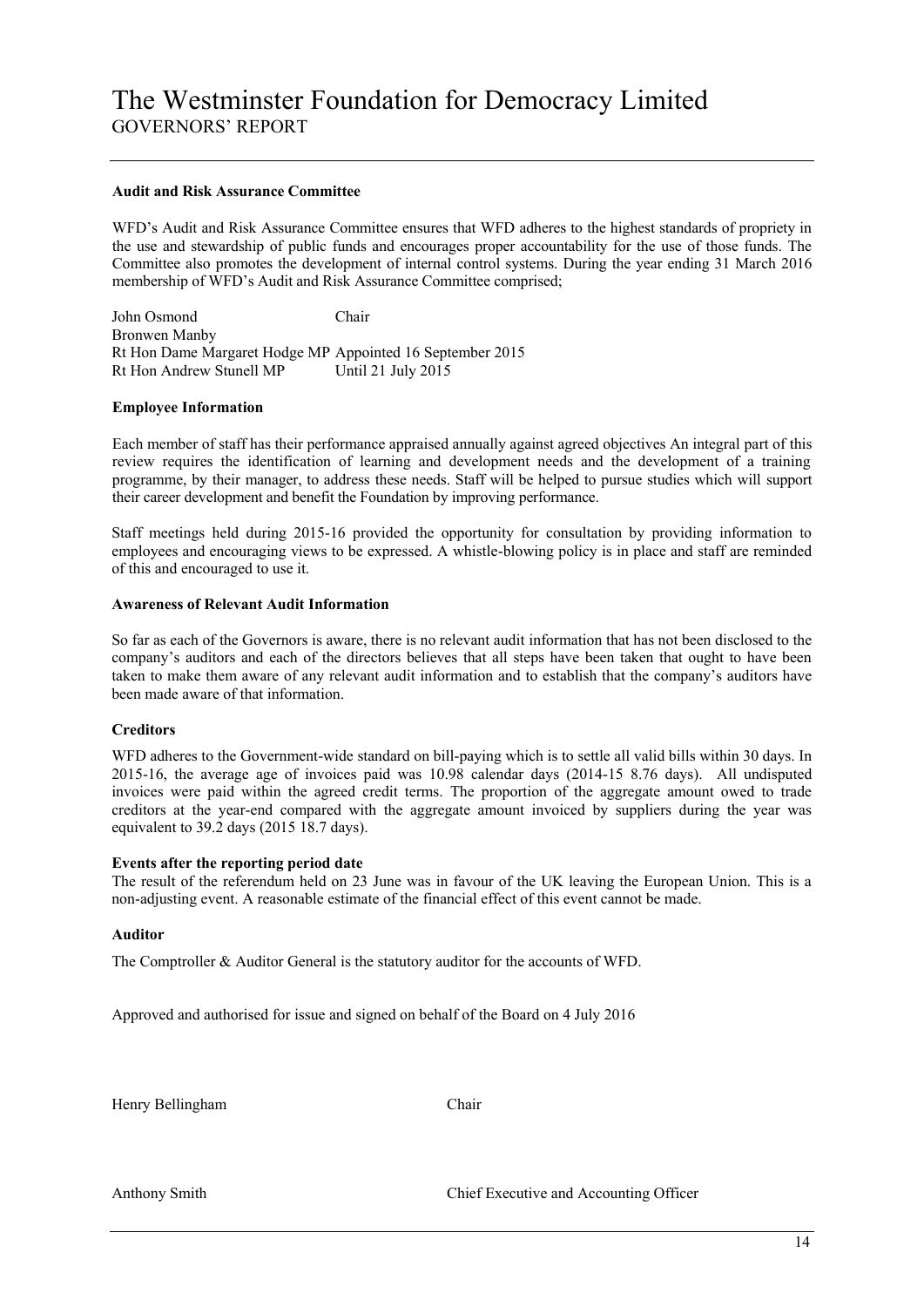The Terms and Conditions Sub-Committee of the Board is responsible for reviewing all aspects of remuneration and employment terms and conditions of staff. Their recommendations are submitted to the Board for approval. The committee is chaired by a governor appointed by the Board and during the year ending 31 March 2016 the following Governors were members of the Committee:

Rt Hon Alex Salmond MP, Chair Andrew Rosindell MP

-

As a public funded body, WFD adopts the guidelines followed by its sponsor body, the FCO. Following on from the Autumn Statement 2011 announcement that public sector pay awards would average at 1 per cent for the two years following the pay freeze (2013-14 and 2014-15), in its Budget 2013 the government announced that public sector pay awards will be limited to an average of up to 1 per cent in 2015-16.

The remuneration of the Chief Executive and the Finance Director is reviewed annually and is determined by reference to the recommendations of the Senior Salaries Review Body, based on the annual performance appraisal conducted by the Chair of the Board. Performance objectives are set for the succeeding year and these are reviewed on an iterative basis through the year, to assess performance. A performance related bonus can be paid dependent on performance in line with civil service guidelines.

WFD entered into a Service Agreement with Anthony Smith, Chief Executive, on 18 August 2014 and this remained in effect throughout the year to 31 March 2016.

During the year, in line with the pay policy there was an increase in base pay by 1 percent and bonuses of £1,600 and £1,120 were paid to Anthony Smith and Paul Naismith respectively based on performance in the year to 31 March 2015. The Chair"s recommendations were reviewed by the Terms and Conditions Committee and the awards approved by the Board.

The following remuneration information has been subject to audit. During the year the single total figure of remuneration made to senior managers was as follows:

| Single total figure of remuneration |                  |             |         |                |                          |                                                                                     |         |         |                |                    |
|-------------------------------------|------------------|-------------|---------|----------------|--------------------------|-------------------------------------------------------------------------------------|---------|---------|----------------|--------------------|
|                                     | Salary $(f'000)$ |             | (f'000) | Bonus payments | £100)                    | Benefits in kind<br>Pension<br>benefits $6$ (to<br>(to nearest)<br>nearest $£1,000$ |         |         |                | Total $(f'000)$    |
|                                     | 2015-16          | 2014-15     | 2015-16 | 2014-15        | $2015 - 16$              | 2014-15                                                                             | 2015-16 | 2014-15 | 2015-16        | $2014-$<br>15      |
| <b>Anthony Smith</b>                | $95 -$<br>100    | $60 - 65'$  | $0 - 5$ | $0 - 5$        |                          |                                                                                     | 35,000  | 22,000  | $130-$<br>135  | $80 -$<br>$85^{4}$ |
| Paul Naismith                       | 70-75            | $80 - 85^8$ | $0-5$   | $5 - 10$       | $\overline{\phantom{a}}$ |                                                                                     | 29,000  | 31,000  | $100 -$<br>105 | $120 -$<br>125     |
| All Governors                       |                  |             |         |                | $\overline{\phantom{0}}$ |                                                                                     |         |         |                |                    |

Reporting bodies are required to disclose the relationship between the remuneration of the highest-paid employee in their organisation at the reporting period end date, and the median remuneration of the organisation"s workforce. The mid-point of the banded remuneration of the highest-paid employee in WFD at the financial year end 2015-16 was £97,500 (2014-15, £97,500). This was 2.6 times (2014-15, 2.8) the UK median remuneration of the workforce, which was £37,400 (2014-15, £35,410). Total remuneration includes salary and non-consolidated performance-related pay but excludes severance payments. There were no benefitsin-kind paid in the year (2014-15, nil). It does not include employer pension contributions and the cash equivalent transfer value of pensions.

 $6$  The value of pension benefits accrued during the year is calculated as (the real increase in pension multiplied by 20) plus (the real increase in any lump sum) less (the contributions made by the individual). The real increases exclude increases due to inflation or any increase or decreases due to a transfer of pension rights.

<sup>7</sup> The prior year figure is between 18 August 2014 and 31 March 2015. The full year equivalent was £95k-£100k

<sup>8</sup> The prior year figure includes period as Acting Chief Executive between 1 April 2014 and 18 August 2014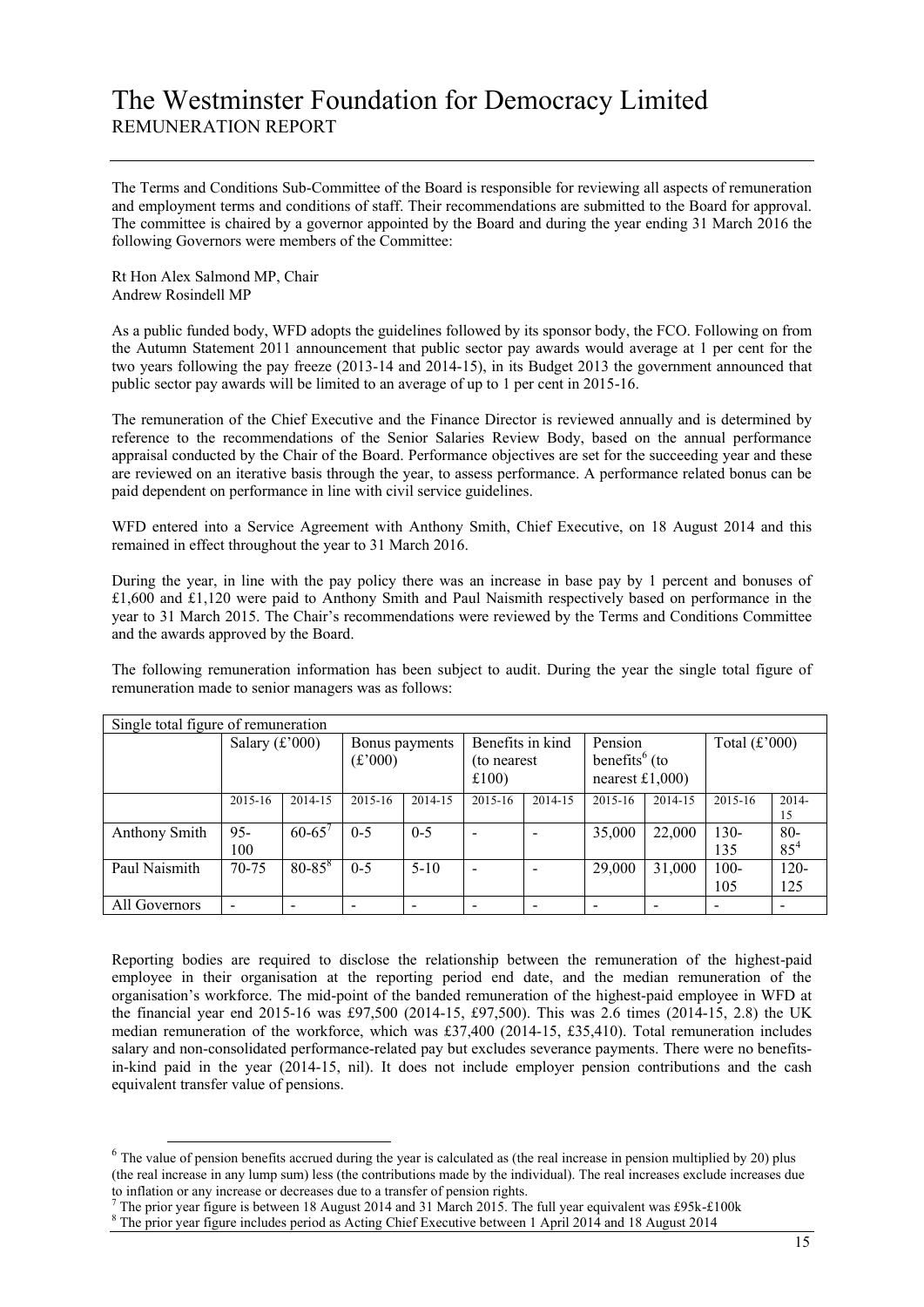Governors are appointed by the Secretary of State for the Foreign and Commonwealth Office for a term of three years. Appointments can be renewed for a maximum of three consecutive terms (nine years). Governors are not remunerated and WFD does not pay allowances and benefits in kind to Governors, or to the Chief Executive, or any other members of staff. Details of the dates of appointments of new Governors and the dates that appointments end are shown in the Governor"s Report. During the year no payments were made to third parties for services of a senior manager.

Pension benefits at 31 March 2016:

|               | Accrued<br>pension at<br>pension age as<br>at 31 March<br>2016 and related<br>lump sum | Real change in<br>pension and<br>related lump<br>sum at pension<br>age | CETV at<br>31 March<br>2016 | CETV at<br>31 March<br>$2015^9$ | Real<br>change<br>1n<br><b>CETV</b> | Employer<br>contribution<br>to partnership<br>pension<br>account |
|---------------|----------------------------------------------------------------------------------------|------------------------------------------------------------------------|-----------------------------|---------------------------------|-------------------------------------|------------------------------------------------------------------|
|               | £000                                                                                   | £000                                                                   | £000                        | £000                            | £000                                | Nearest $£100$                                                   |
| Anthony Smith | 35.40<br>plus lump sum<br>of $105-110$                                                 | $0 - 2.5$<br>plus lump sum<br>of $5-7.5$                               | 793                         | 705                             | 33                                  |                                                                  |
| Paul Naismith | $15 - 20$<br>plus lump sum<br>of nil                                                   | $0 - 2.5$<br>plus lump sum<br>of nil                                   | 240                         | 199                             | 16                                  |                                                                  |

CETV is the Cash Equivalent Transfer Value and is the actuarially assessed capitalised value of the pension scheme benefits accrued by a member at a particular point in time. As the Principal Civil Service Pension Scheme (PCSPS) is a multi-employer fund, the CETV values will include accumulated accrued benefits from any previous employers that operate the PCSPS.

Real change in CETV reflects the increase/(decrease) in CETV that is funded by WFD. It does not include the increase in accrued pension due to inflation or the contributions paid by the employee and uses common market valuation factors for the start and end of the period.

Compensation for loss of office:

During the year, compensation for loss of office was made to 3 staff members that left on early departure terms. Redundancy and other departure costs have been paid in accordance with the provisions of the Civil Service Compensation Scheme and they received compensation payments as follows:

| Compensation payments during 2015-16 (2014-15 £nil) |                      |                            |                               |  |  |
|-----------------------------------------------------|----------------------|----------------------------|-------------------------------|--|--|
|                                                     |                      |                            |                               |  |  |
| Exit package cost band                              | Number of compulsory | Number of other departures | Total number of exit packages |  |  |
|                                                     | redundancies         | agreed                     | by cost band                  |  |  |
| $<$ £10,000                                         |                      |                            |                               |  |  |
| £10,000 - £25,000                                   |                      |                            |                               |  |  |
| £25,001 - £50,000                                   |                      |                            |                               |  |  |
| Total number of exit                                |                      |                            |                               |  |  |
| packages                                            |                      |                            |                               |  |  |
| Total cost $(f)$                                    |                      | £74,821                    | £74,821                       |  |  |

Anthony Smith

<sup>&</sup>lt;sup>9</sup> The CETV at 31March 2015 can differ from the corresponding figure in last year's report as new or changed actuarial factors are used for the calculation of transfer values at the start and end of each period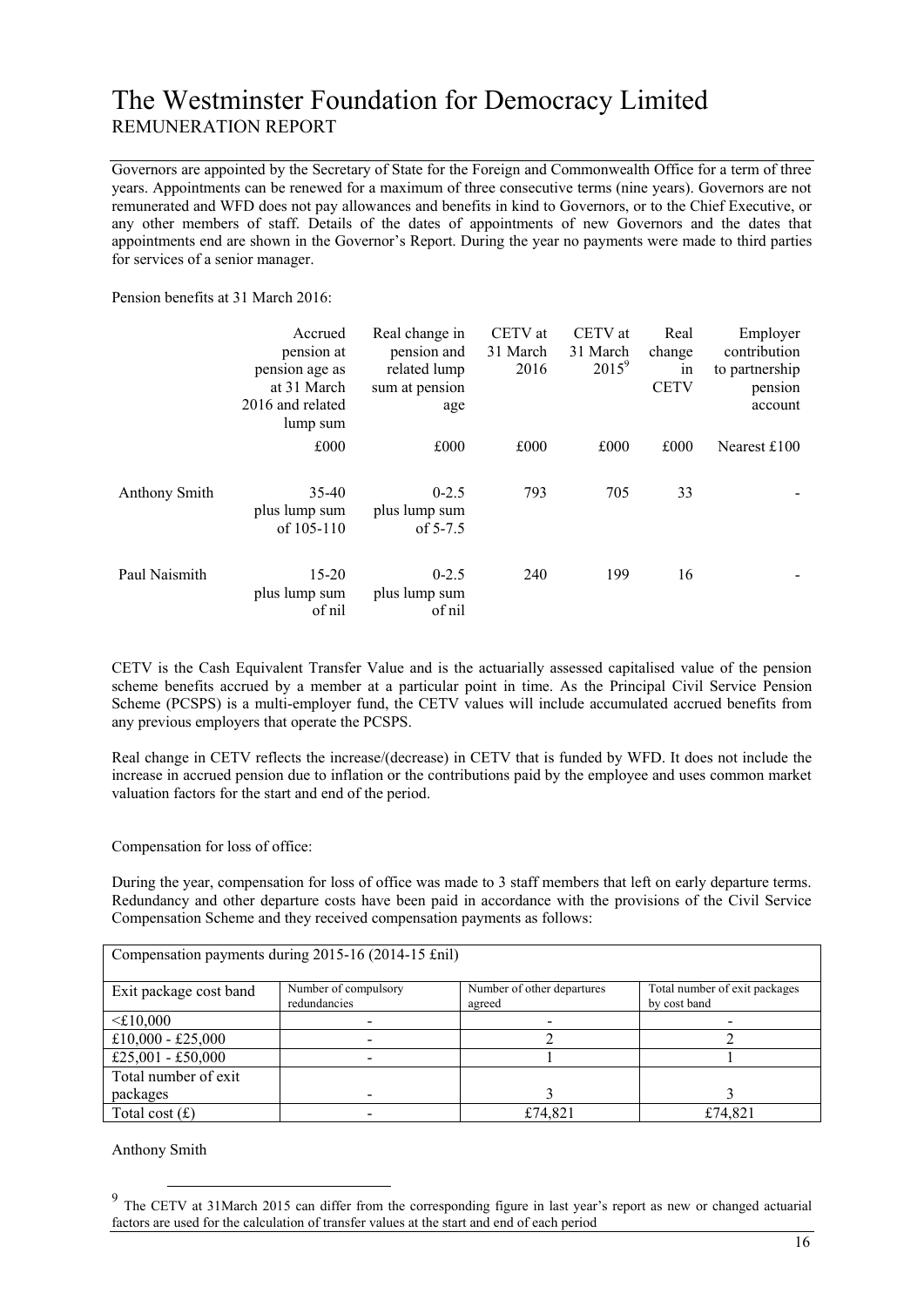Chief Executive and Accounting Officer 4 July 2016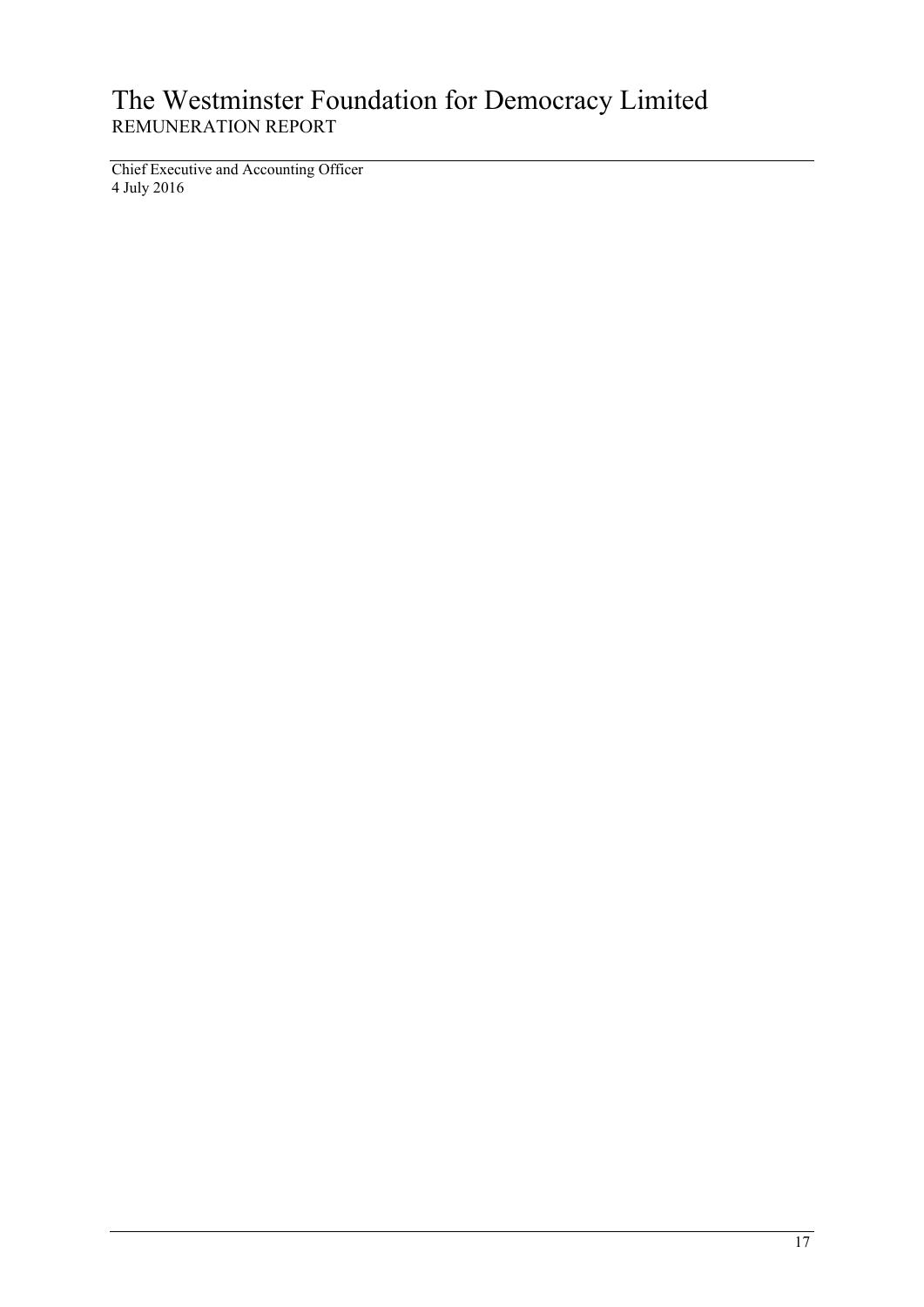### **Scope of Responsibility**

As Accounting Officer, I have responsibility for maintaining a sound system of internal control that supports the achievements of WFD"s policies, aims and objectives, whilst safeguarding the public funds and assets for which I am personally responsible, in accordance with the responsibilities assigned to me in Managing Public Money. I am therefore responsible for ensuring that WFD is administered prudently and economically and that resources are applied efficiently and effectively to deliver our agreed goals. In addition I am accountable to the Principal Accounting Officer of the Foreign and Commonwealth Office (FCO) to enable him to discharge his overall responsibility for ensuring that WFD as an FCO Non-Departmental Public Body has adequate financial systems and procedures in place. WFD"s corporate and business plans, objectives and associated risks are discussed regularly with the FCO.

#### **Governance Framework**

The relationship between WFD and the FCO is specified in the Management Statement and its associated Financial Memorandum. These framework documents also include specific general guidance documents that WFD must comply with, and in addition WFD has drawn on guiding principles published in the UK Corporate Governance Code and The Audit Committee Handbook in establishing its governance framework. In line with recommended practice, in November 2013 WFD completed a review with the FCO of its Management Statement to ensure that robust governance arrangements are in place and maintained.

In line with Cabinet Office guidelines for a mandatory triennial review of all non-departmental public bodies the FCO published the report of the Triennial Review of the WFD in March 2015. The report included a range of recommended organisational, policy and governance measures to increase the relevance and impact of the WFD"s work and during the past year the Board has reviewed progress towards fulfilment of these measures. The Board took a more strategic and less transactional role during the year in line with the review of its functioning that it had approved in the previous year. This enabled the Board to satisfy itself about the practical arrangements for programme approval (which had been delegated to the CEO) and to establish additional measures to assess the strategic fit of programmes and their effectiveness. By the end of year 19 of the 20 review recommendations had been completed and the remaining recommendation required no action.

The Board met four times during the year, and the average attendance by its appointed Governors was 83% across the year. At each meeting the Board received and agreed reports that it was satisfied adequately represented the status of operations, risk, and financial management. Throughout the year, they monitored delivery of the Business Plan 2015-16.

Accountability within WFD during the year has been overseen and exercised through the Board and three sub committees, the Audit and Risk Assurance Committee, the Terms and Conditions Committee, and the newly established Programme Quality Committee. Each of these sub-committees was active under the chairmanship of a different non-executive Board member and supported the Board"s and my corporate governance role.

The Terms of Reference for the Programme Quality sub-committee define its purpose which is to review the quality of WFD programmes and projects, and to help shape and monitor initiatives to strengthen the impact of WFD's work. As part of its work in the year the Committee performed a review of the annual strategic planning process and also monitored overall progress towards programme objectives. This highlighted that some indicators remain focussed on process rather than impact, pointing to the need to accelerate implementation in some cases,

The Audit and Risk Assurance Committee supports the Board to discharge its fiduciary, risk control and governance responsibilities by monitoring and giving advice to me in the exercise of my duties, and by promoting a climate of financial discipline and control within the organisation. The Committee performs the key role of reviewing and monitoring the systems of internal control and receives regular reports on the work and findings of the internal and external auditors. Minutes are prepared immediately following each meeting and provided to the Board, together with an annual report. The Committee agreed an overall audit plan for 2015-16 as proposed by WFD"s internal audit service provider which was consistent with the existing three-year internal audit strategic plan, and this was performed as planned.

The Terms and Conditions Committee assists the Board to discharge its responsibilities relative to the terms and conditions of employment of WFD staff. The Committee works with me in my role as the Chief Executive to set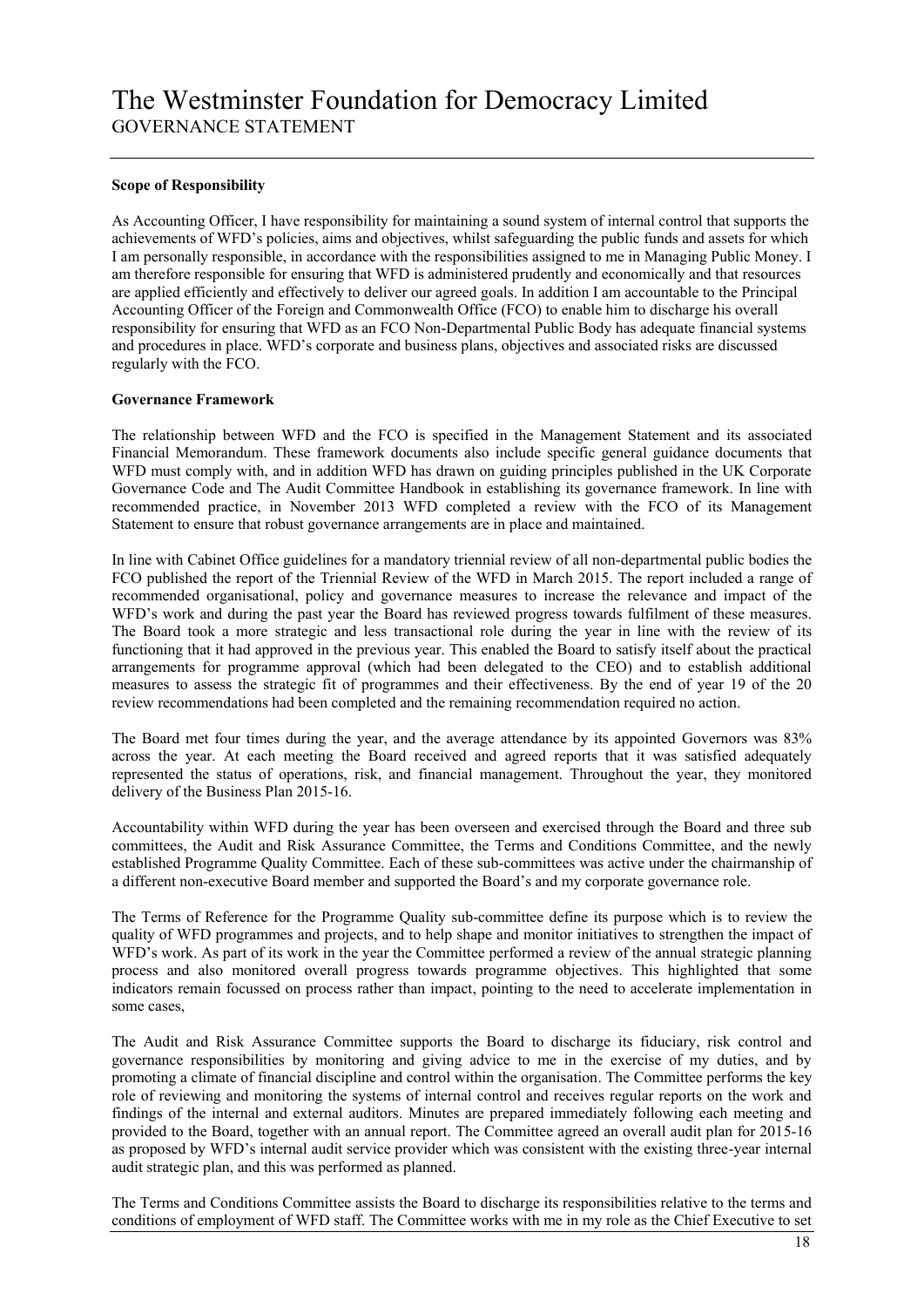# The Westminster Foundation for Democracy Limited GOVERNANCE STATEMENT

policies relating to terms and conditions of service, health and safety, and security, to monitor the application of these policies, and to ensure transparency and fairness in the application of these arrangements. During the year the Committee was kept regularly informed on matters relating to staff including relevant issues identified by the Audit and Risk Assurance Committee.

During the year in review the Board met on four occasions, the Audit and Risk Assurance Committee met on four occasions, the Terms and Conditions committee met once, and the Programme Quality Committee met on four occasions. The committee structures reporting through to the Board have been clearly defined and the terms of reference, membership, and reporting arrangements reviewed annually.

The Governors' attendance at each of the meetings that they were entitled to attend during the year was as follows:

|                               | <b>Board</b><br>Meetings | Audit<br>Committee | Terms and<br>Conditions<br>Committee | Programme<br>Ouality<br>Committee |
|-------------------------------|--------------------------|--------------------|--------------------------------------|-----------------------------------|
| Rushanara Ali MP              | 3/4                      |                    |                                      | 0/2                               |
| Sir Henry Bellingham MP       | 4/4                      |                    |                                      |                                   |
| Kenneth Caldwell              | 4/4                      |                    |                                      | 4/4                               |
| Rt Hon Jeffrey Donaldson MP   | 1/3                      |                    |                                      | 0/2                               |
| Rt Hon Dame Margaret Hodge MP | 3/3                      | 1/2                |                                      |                                   |
| Bronwen Manby                 | 3/4                      | 4/4                |                                      | 4/4                               |
| Ann McKechin MP               | 0/0                      |                    |                                      |                                   |
| John Osmond                   | 3/4                      | 4/4                |                                      |                                   |
| Andrew Rosindell MP           | 3/4                      |                    | 1/1                                  |                                   |
| Rt Hon Alex Salmond MP        | 3/3                      |                    | 1/1                                  |                                   |
| Rt Hon Andrew Stunell         | 1/1                      | 1/2                |                                      | 1/1                               |
| Simon Walker                  | 1/1                      |                    |                                      |                                   |
| Peter Wishart MP              | 0/0                      |                    |                                      |                                   |

### **Risk Assessment**

The principal risks are set out on page 7 and the system of internal control is designed to manage risk to a reasonable level rather than to eliminate all risk of failure to achieve policies, aims and objectives; as such, it can only provide reasonable and not absolute assurance of effectiveness. The system of internal control has been in place at WFD throughout the year ended 31 March 2016 and up to the date of approval of the annual report and accounts, and accords with Treasury guidance.

A Risk Management Strategy and Risk Management Framework provide the framework for risk control and a Corporate Risk Register is maintained by WFD for review by the Board at each of its meetings. The risk strategy covers risk identification and evaluation, the recording of risks and their control and review, and risk assurance. It also defines the structures for the management and ownership of risk and identifies the company"s approach to its risk appetite. The Board has previously agreed its appetite levels for eight key risks that were communicated throughout WFD and at its May 2016 meeting the Board reviewed each of these, following which some minor alterations were made. The overall responsibility for the management of risk lies with me as Accounting Officer.

The WFD Board ensures that robust systems of internal control and management are in place that are intended to identify and prioritise the risks to the achievement of WFD"s policies, aims and objectives; to evaluate the likelihood of those risks being realised and the impact should they be realised; and to manage or mitigate them efficiently, effectively and economically.

This responsibility is supported through the sub-committees of the Board under the chairmanship of a nonexecutive Director, with appropriate membership or input from members of the Executive team. Risk is considered on the agenda at all meetings of the Audit and Risk Assurance Committee for them to review the action plans presented for each risk and the progress made towards reducing risk to the tolerance level set on a risk-by-risk basis. During the year, a dedicated risk management group has continued to operate and whose responsibilities were to ensure that risk management processes are operating effectively within programme and corporate teams, to review WFD"s risks and confirm the top-level corporate risks, and to promote and facilitate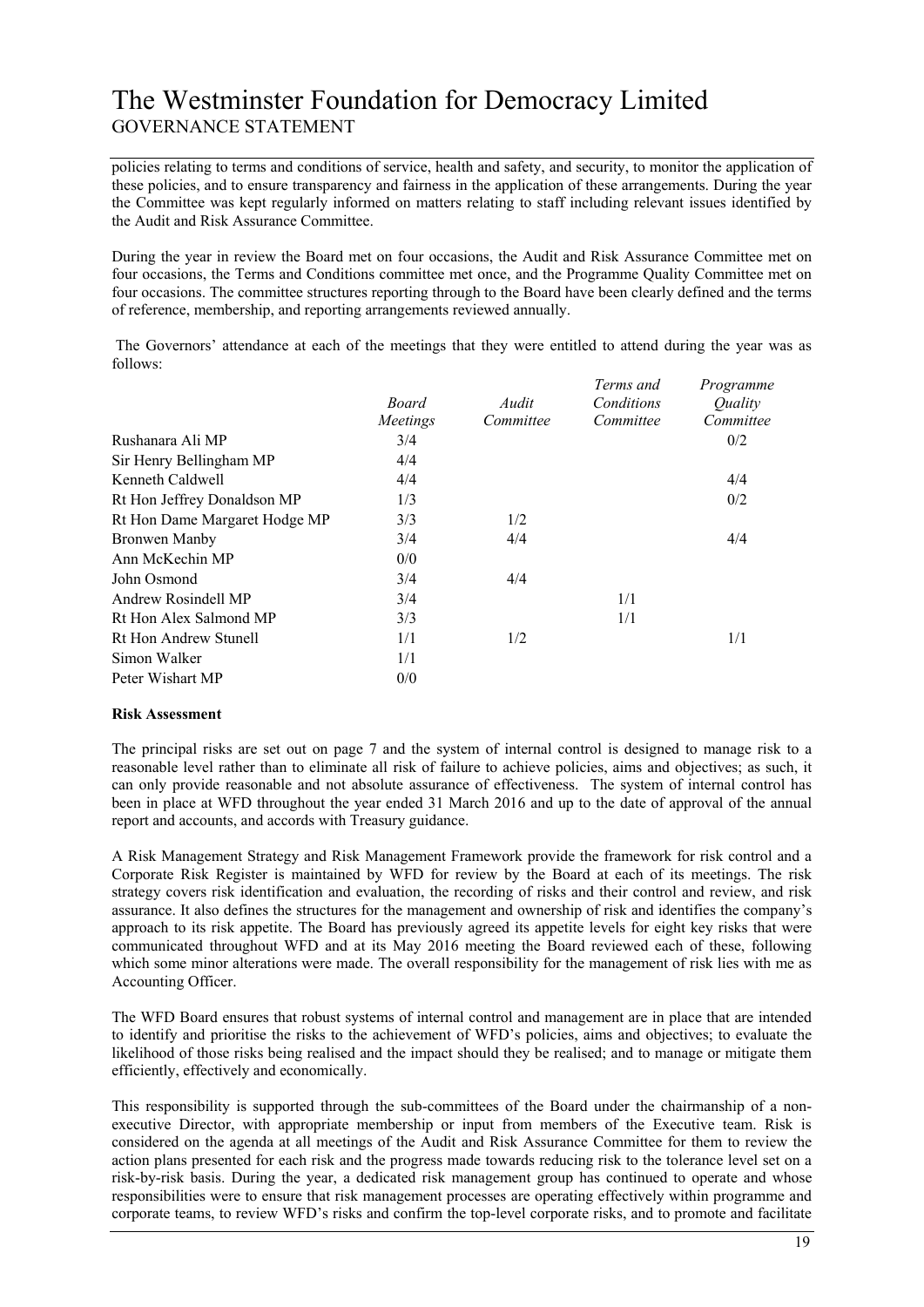# The Westminster Foundation for Democracy Limited GOVERNANCE STATEMENT

feedback from risk management activities and discussions. As part of its work this group developed a revised high-level corporate risk register that re-aligned it to the new strategic objectives. Following this, a revised set of risk sub-registers was developed to ensure consistency throughout WFD. Staff are trained to identify and manage risk in a way appropriate to their authority and duties and the review has helped ensure that risks are assessed and managed at a level appropriate to its perceived threat, and that consideration of all significant risks and their management is escalated and recorded promptly. Any new project and programme proposals include a risk assessment and following their approval risk registers are maintained and used for all major programmes.

The significance and impact of identified risks is assessed and graded according to four measures, ranging between green, yellow, amber, and red. A red risk is a real or perceived immediate or sudden inability to deliver strategic objectives or to ensure the safety and security of staff. Amber risk is where there is a reasonable expectation of a material risk to the achievement of objectives or a heightened level of risk beyond what is acceptable to the security and safety of staff. The corporate risk register reports the current strategy for managing each risk, the relative strength of that risk control, and the net risk outcome - whether low, moderate, high, or severe.

During the year there continued to be no severe or high net risks identified. The risks considered to be moderate were: risk of reputational damage owing to perceived political interference or operating outside national laws, risk of inability to demonstrate strategic impact of programmes, risk of loss of support for WFD"s theory of change, risk of poor quality management, risk that IT systems do not enable effective management, and risk of failure to demonstrate value for money. Active mitigation of each of these has been assigned to senior managers.

WFD has regularly reported to the FCO and to DFID of its progress, initially against WFD"s Business Case for 2012-15 including a final annual progress report in June 2015 covering 2014-15 which was approved by both FCO and DFID, and more recently a first annual report of progress towards WFD"s Business Case for 2016-18 is being prepared covering 2015-16. Meanwhile FCO and DFID have each confirmed ongoing funding for 2016-17.

# **Review of Effectiveness**

As Accounting Officer, I have responsibility for reviewing and reporting the effectiveness of the system of internal control. My review of the effectiveness of the system of internal control is informed by the work of the internal auditors and senior managers within WFD who have responsibility for the development and maintenance of the internal control framework, and comments made by the external auditors in their management letter and other reports. I have been advised by the Board and by the Audit and Risk Assurance Committee on the implications of my review and a plan to address weaknesses and ensure continuous improvement of the system is in place.

We have established a framework of regular management information and administrative procedures, including the segregation of duties and a system of delegation and accountability. In particular, it includes:

- an Audit and Risk Assurance Committee that normally meets at least four times a year and reports to the Board of Governors regularly, including an Annual Report of the committee to the Board. The committee includes members with a range of audit and risk management experience. As well as monitoring an internal audit plan, the committee initiates a self-assessment review from time-to-time the most recent being in January 2015, and also follows an annual timetable covering its key responsibilities through the year;
- an Internal Audit Annual Report to the Audit and Risk Assurance Committee for 2015-16 included an overall opinion that, on the basis of the work performed, there was reasonable assurance that there is generally a sound system of internal control;
- comprehensive budgeting systems with an annual business plan and budget approved by the Board and reviewed and agreed by the Human Rights, Democracy and Governance Department of the FCO and Governance, Open Societies and Anti-corruption Team of DFID;
- Management Accounts reporting in detail on programme and project expenditure and overheads, each  $\equiv$ compared to budget, on any resource allocations, and with estimated full year outcome regularly updated. These are reviewed by the Audit and Risk Assurance Committee and approved by the Board. ;
- setting of targets to measure financial and other performance;
- formal programme management disciplines in which all programme staff have been trained;
- a system of risk assessment and management throughout the organisation;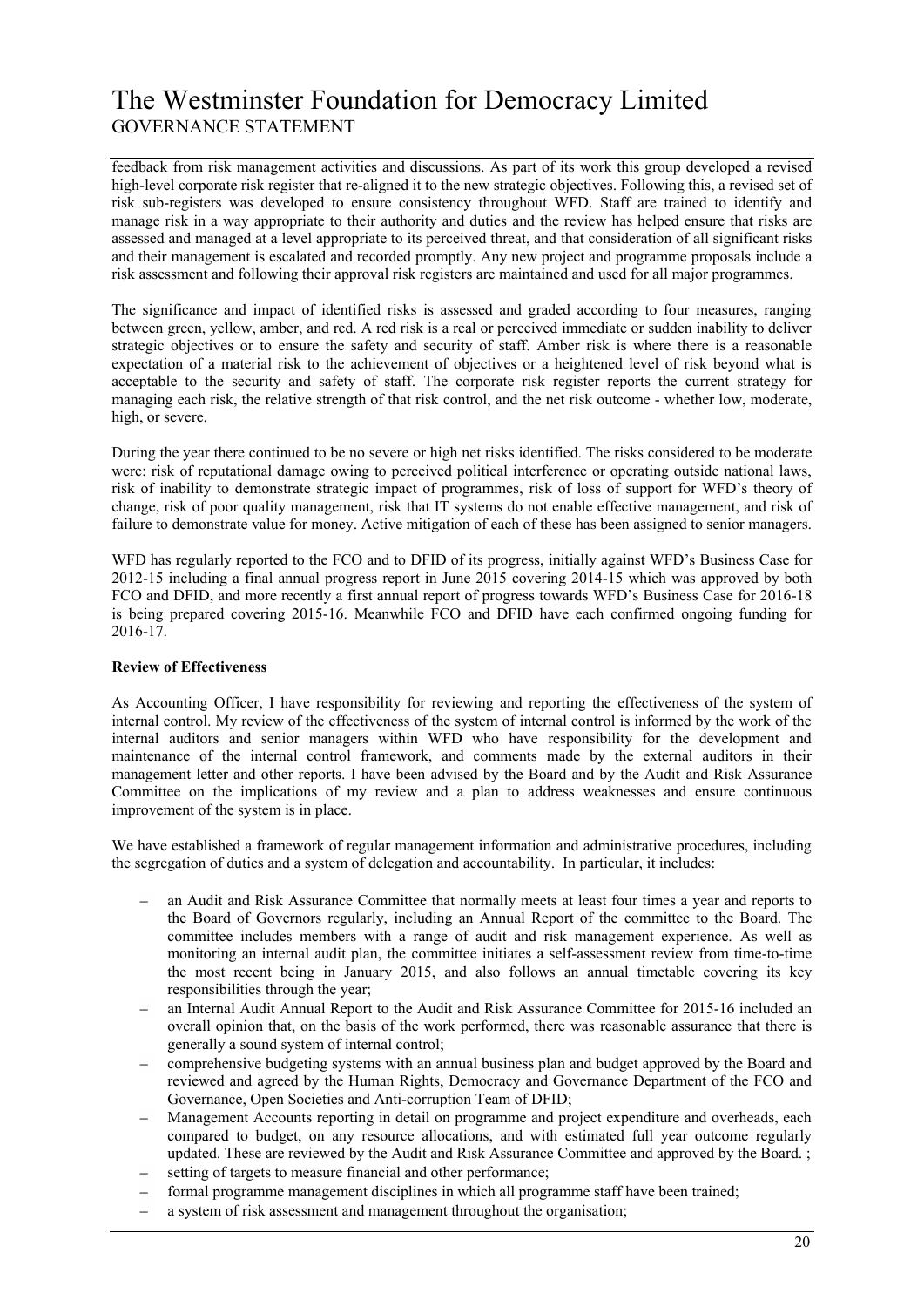# The Westminster Foundation for Democracy Limited GOVERNANCE STATEMENT

- periodic reports from the internal auditors to standards defined in the Government Internal Audit Standards;
- an independent triennial review, in line with Cabinet Office guidelines, by the FCO, as the sponsor department; the most recent being published on 12 March 2015.

Reports are also provided by me to the WFD"s Board of Governors, to the Human Rights, Democracy and Governance Department of the FCO and to the Head of the Internal Audit Unit of the FCO.

## **Internal Audit activities**

WFD has an internal audit function provided by an independent firm of auditors which operates to standards defined in the Government Internal Audit Standards. The work of internal audit is informed by an analysis of the risks to which WFD is exposed. An internal audit strategic plan 2015-18 has been approved and forward annual internal audit plans are based on this. I am responsible for approval of the analysis of risk and internal audit plans. The Audit and Risk Assurance Committee reviews these plans and they are endorsed by WFD"s Board of Governors. A rolling programme of internal audit agreed by the Audit and Risk Assurance Committee provides me with regular reports on internal audit activity in WFD. The Internal Auditors were able to provide an overall opinion of reasonable assurance that there is a generally sound system of internal control and that these controls are generally applied consistently.

During 2015-16 the committee received eight internal audit reports covering the items in the programme, and update on previous reports. These concerned: Payroll and Procurement, HR Performance Management, Risk Management, (Programme) Performance Monitoring, Programme Manual Implementation Review, Safety & Security, and Overseas office (Jordan). In each report, level of assurance is provided for the design of internal control framework and for the operational effectiveness of internal controls respectively. Assurance can range from substantial, through moderate, limited, and finally nil assurance. Each report normally contains detailed findings and when reported these are expressed either as high, medium, or low significance.

Two limited assurance reports related to a Programme Manual Implementation review that considered the suitability, coherence, and clarity of WFD"s programme manual and found, for example, a relative lack of compliance with minimum documentation requirements, and one limited assurance report was provided after a review of Safety and Security that considered whether appropriate arrangements are currently in place for which the evidence was that some substantial changes were required. Each of these reports were received at the end of the year. Overall, there were no findings of high significance, sixteen of medium significance and eight of low significance. The two mentioned reports with limited assurance each received the highest number of recommended actions (five) and senior management is now working through a series of initiatives to ensure the recommendations are implemented as quickly as possible.

It was also noted that following a review by the internal auditors of recommendations made in prior year reports, substantial work had been done for thirty-five of the forty recommendations that were followed-up, including eighteen that have been fully implemented or have been superseded, and a further twelve are in progress. Five of the recommendations were not due for implementation as at the year-end.

Anthony Smith Chief Executive and Accounting Officer 4 July 2016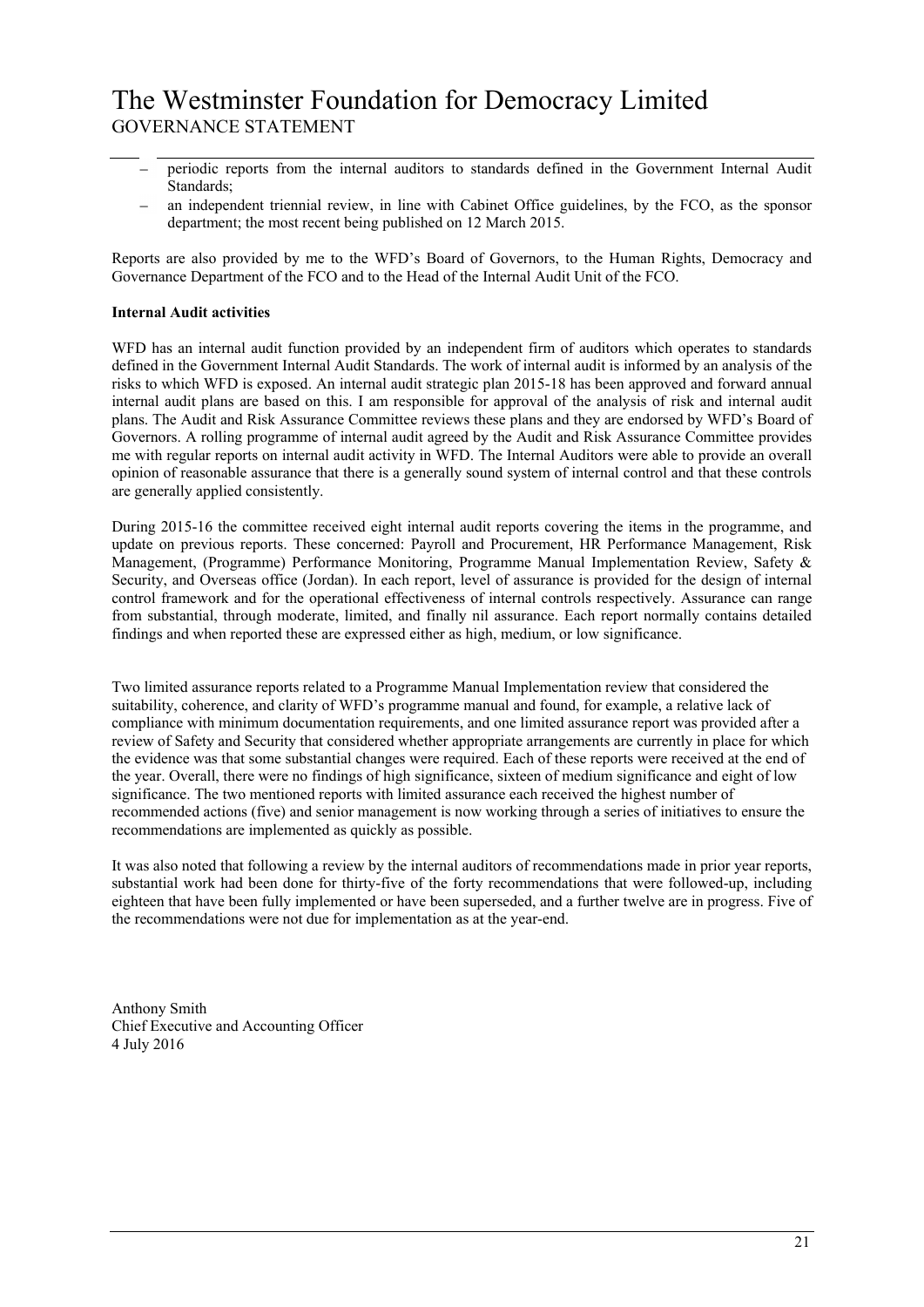# The Westminster Foundation for Democracy Limited CERTIFICATE AND REPORT OF THE COMPTROLLER AND AUDITOR GENERAL TO THE MEMBERS OF THE WESTMINSTER FOUNDATION FOR DEMOCRACY LIMITED

I certify that I have audited the financial statements of the Westminster Foundation for Democracy (WFD) for the year ended 31 March 2016 under the Government Resources and Accounts Act 2000. The financial statements comprise the Statement of Comprehensive Net Expenditure, Statement of Financial Position, Statement of Cash Flows, Statement of Changes in Equity and the related notes. The financial reporting framework that has been applied in their preparation is applicable law and International Financial Reporting Standards as adopted by the European Union. I have also audited the information in the Remuneration Report that is described in that report as having been audited.

### **Respective responsibilities of the Board, Accounting Officer and auditor**

As explained more fully in the Governors" Responsibilities Statement the Governors are responsible for the preparation of the financial statements and for being satisfied that they give a true and fair view. My responsibility is to audit, certify and report on the financial statements in accordance with the Government Resources and Accounts act 2000. I conducted my audit in accordance with International Standards on Auditing (UK and Ireland). Those standards require me and my staff to comply with the Auditing Practices Board"s Ethical Standards for Auditors.

## **Scope of the audit of the financial statements**

An audit involves obtaining evidence about the amounts and disclosures in the financial statements sufficient to give reasonable assurance that the financial statements are free from material misstatement, whether caused by fraud or error. This includes an assessment of: whether the accounting policies are appropriate to the company"s circumstances and have been consistently applied and adequately disclosed; the reasonableness of significant accounting estimates made by the directors; and the overall presentation of the financial statements. In addition I read all the financial and non-financial information in the Annual Report and Accounts to identify material inconsistencies with the audited financial statements. If I become aware of any apparent material misstatements or inconsistencies I consider the implications for my certificate.

I am required to obtain evidence sufficient to give reasonable assurance that the expenditure and income recorded in the financial statements have been applied to the purposes intended by Parliament and the financial transactions recorded in the financial statements conform to the authorities that govern them.

### **Opinion on regularity**

In my opinion, in all material respects the expenditure and income recorded in the financial statements have been applied to the purposes intended by Parliament and the financial transactions recorded in the financial statements conform to the authorities which govern them.

### **Opinion on financial statements**

In my opinion:

- the financial statements give a true and fair view of the state of the company"s affairs as at 31 March 2016 and  $\bullet$ of its net expenditure for the year then ended; and
- the financial statements have been properly prepared in accordance with International Financial Reporting  $\bullet$ Standards as adopted by European Union; and
- the financial statements have been prepared in accordance with the Companies Act 2006

### **Opinion on other matters**

In my opinion:

- the part of the Remuneration Report to be audited has been properly prepared in accordance with directions made under the Government Financial Reporting Manual; and
- the information given in the Governors" Report for the financial year for which the financial statements are  $\bullet$ prepared is consistent with the financial statements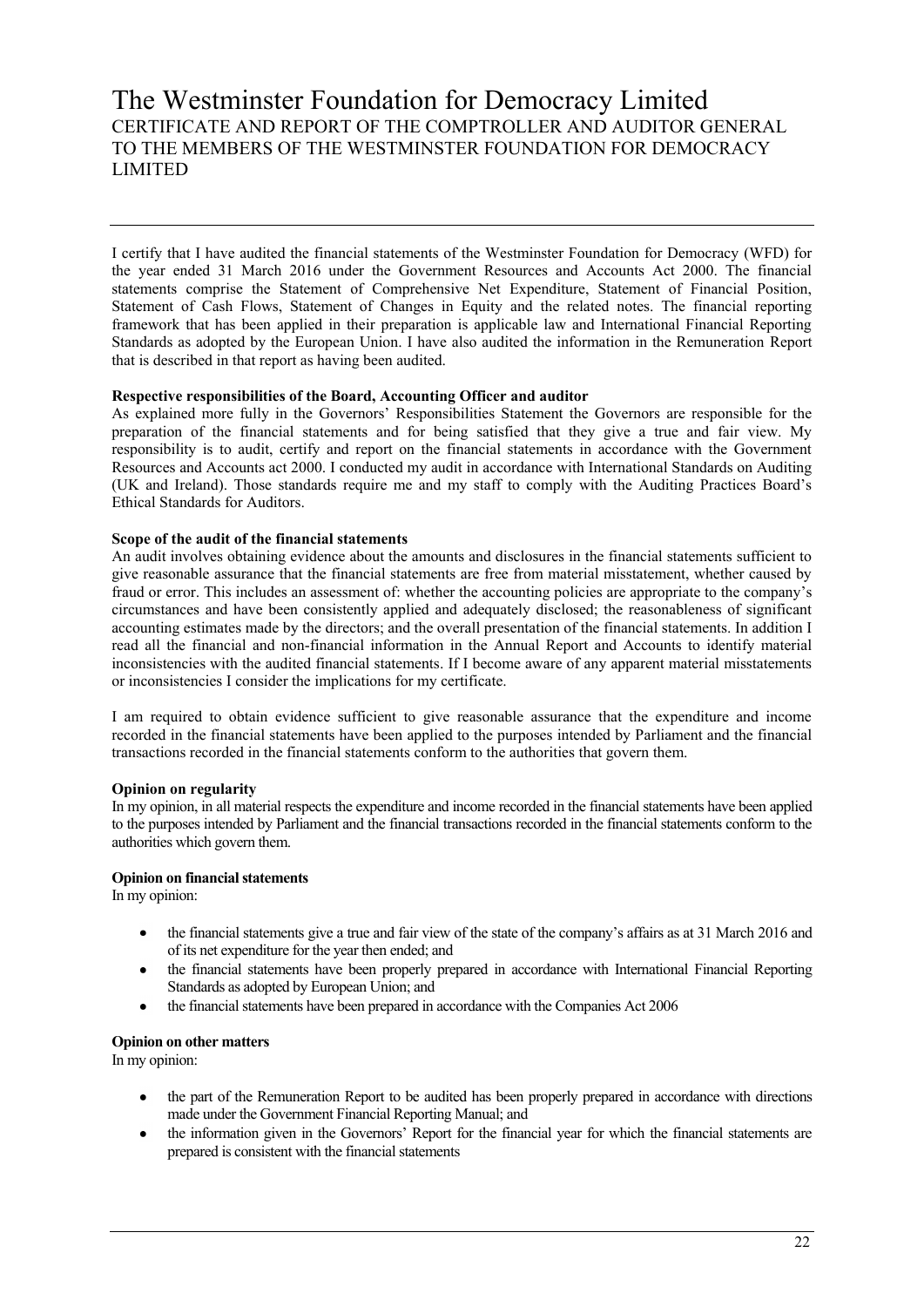# The Westminster Foundation for Democracy Limited CERTIFICATE AND REPORT OF THE COMPTROLLER AND AUDITOR GENERAL TO THE MEMBERS OF THE WESTMINSTER FOUNDATION FOR DEMOCRACY LIMITED

# **Matters on which I report by exception**

I have nothing to report in respect of the following matters which I report to you if, in my opinion:

- adequate accounting records have not been kept or returns adequate for my audit have not been received from  $\bullet$ branches not visited by my staff; or
- the financial statements and the part of the Remuneration Report to be audited are not in agreement with the  $\bullet$ accounting records and returns; or
- I have not received all of the information and explanations I require for my audit; or
- the Governance Statement does not reflect compliance with HM Treasury's guidance

## **Report**

I have no observations to make on these financial statements.

Sir Amyas C E Morse 8 July 2016 Comptroller and Auditor General

National Audit Office 157-197 Buckingham Palace Road Victoria London SW1W 9SP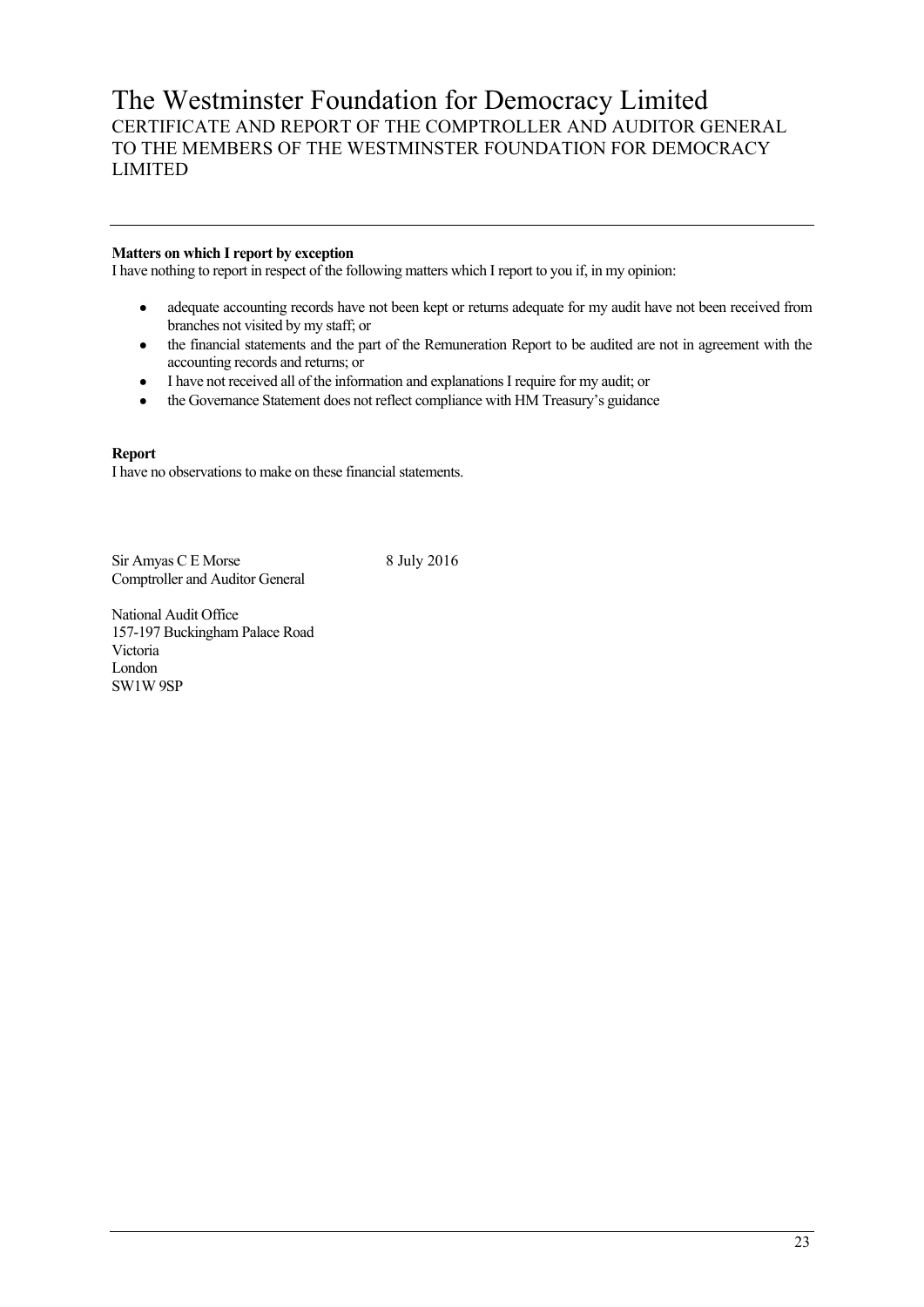# The Westminster Foundation for Democracy Limited STATEMENT OF COMPREHENSIVE NET EXPENDITURE For the year ended 31 March 2016

|                                              |                |               |           | 31 March      | 31 March      |
|----------------------------------------------|----------------|---------------|-----------|---------------|---------------|
|                                              |                | Core          | Corporate | 2016          | 2015          |
|                                              |                | Funds         | Funds     | Total         | Total         |
|                                              | Notes          | £             | £         | £             | £             |
| <b>INCOME</b>                                |                |               |           |               |               |
| European Union funding                       | $\overline{2}$ | 143,609       |           | 143,609       | 182,253       |
| Other additional funding                     | $\overline{2}$ | 3,152,251     |           | 3,152,251     | 2,545,955     |
|                                              |                | 3,295,860     |           | 3,295,860     | 2,728,208     |
| <b>DIRECT EXPENDITURE</b>                    |                |               |           |               |               |
| Projects                                     | 3,4            | (4,893,058)   |           | (4,893,058)   | (4,740,584)   |
|                                              |                | (1, 597, 198) |           | (1, 597, 198) | (2,012,376)   |
| OTHER EXPENDITURE                            |                |               |           |               |               |
| Staff costs                                  | $\overline{4}$ | (1,423,939)   |           | (1,423,939)   | (1,095,883)   |
| Depreciation - owned assets                  | 6              | (8,323)       |           | (8,323)       | (508)         |
| Property costs                               |                | (181, 588)    |           | (181, 588)    | (147, 839)    |
| Office expenditure                           |                | (92, 154)     |           | (92, 154)     | (86, 523)     |
| Computer expenses                            |                | (117, 449)    |           | (117, 449)    | (42, 616)     |
| Professional fees<br>Monitoring & Evaluation |                | (24, 684)     |           | (24, 684)     | (28, 123)     |
| development                                  |                | (24, 225)     |           | (24, 225)     | (71, 996)     |
| Audit fee                                    |                | (12,000)      |           | (12,000)      | (12,000)      |
|                                              | 5              | (1,884,362)   |           | (1,884,362)   | (1,485,488)   |
| NET OPERATING                                |                |               |           |               |               |
| <b>EXPENDITURE</b>                           |                | (3,481,560)   |           | (3,481,560)   | (3, 497, 864) |
| Interest receivable                          |                | 204           |           | 204           | 292           |
| NET EXPENDITURE FOR THE<br><b>YEAR</b>       |                | (3,481,356)   |           | (3,481,356)   | (3,497,572)   |
|                                              |                |               |           |               |               |

The result for the year arises from WFD's continuing operations.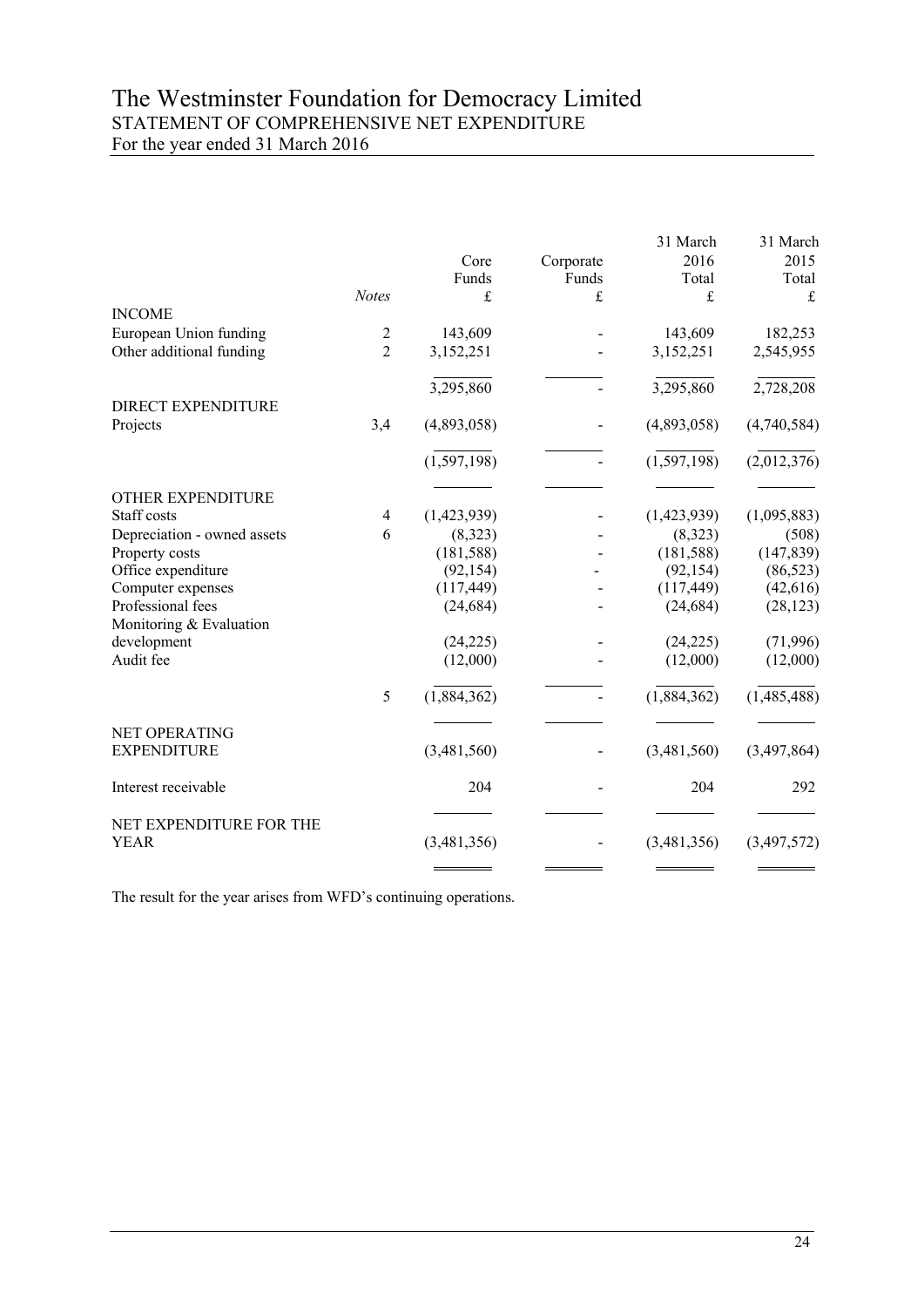# The Westminster Foundation for Democracy Limited STATEMENT OF FINANCIAL POSITION

31 March 2016

|                                                                  | <b>Notes</b> | $\frak{t}$  | 31 March<br>2016<br>£ | $\mathbf f$ | 31 March<br>2015<br>£ |
|------------------------------------------------------------------|--------------|-------------|-----------------------|-------------|-----------------------|
| NON-CURRENT ASSETS                                               |              |             |                       |             |                       |
| Equipment                                                        | 6            |             | 22,602                |             | 8,358                 |
| <b>CURRENT ASSETS</b>                                            |              |             |                       |             |                       |
| Trade and other receivables                                      | $\,$ 8 $\,$  | 317,566     |                       | 77,265      |                       |
| Cash and cash equivalents:<br>Core                               |              | 940,485     |                       | 644,221     |                       |
| Corporate                                                        |              | 14,678      |                       | 14,302      |                       |
|                                                                  |              | 1,272,729   |                       | 735,788     |                       |
| Trade and other payables: amounts<br>falling due within one year | 9            | (1,106,249) |                       | (591, 958)  |                       |
| NET CURRENT ASSETS                                               |              |             | 166,480               |             | 143,830               |
| PROVISION FOR LIABILITIES<br><b>AND CHARGES</b>                  | 10           |             | (18,250)              |             |                       |
| <b>TOTAL ASSETS LESS</b><br><b>CURRENT LIABILITIES</b>           |              |             | 170,832               |             | 152,188               |
| <b>FUNDS</b>                                                     |              |             |                       |             |                       |
| Core<br>Corporate                                                | 12<br>12     |             | 156,154<br>14,678     |             | 137,510<br>14,678     |
|                                                                  |              |             |                       |             |                       |
|                                                                  |              |             | 170,832               |             | 152,188               |

These accounts are exempt from the requirements of Part 16 of the Companies Act 2006 by virtue of section 482 (non-profit-making companies subject to public sector audit) of that Act.

The Accounts were approved and authorised for issue by the Board on 4 July 2016

Henry Bellingham Chair

Anthony Smith Chief Executive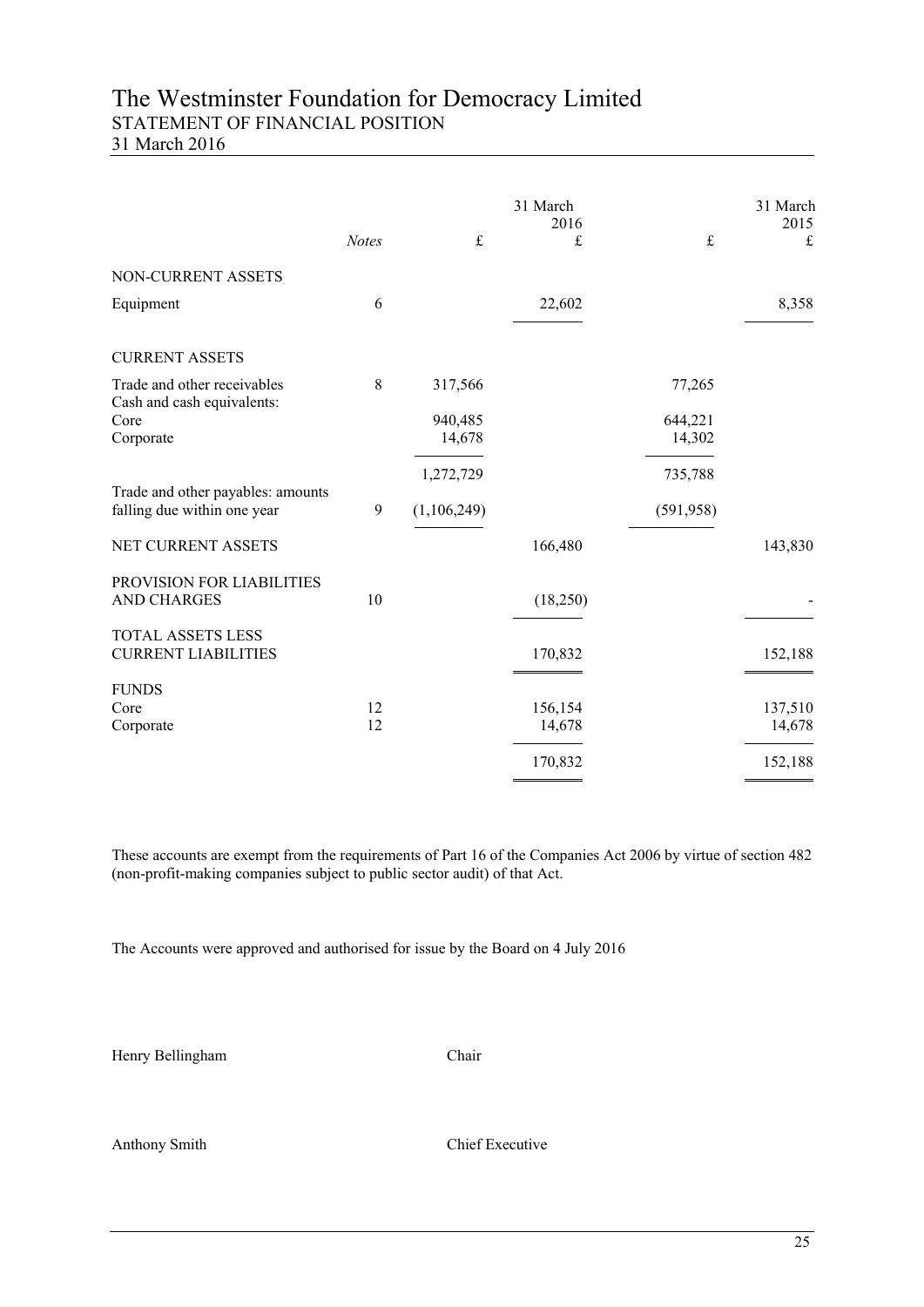# The Westminster Foundation for Democracy Limited STATEMENT OF CASH FLOWS For the year ended 31 March 2016

|                                                                                                                                                                                                | <b>Notes</b>      | 31 March<br>2016<br>£                                   | 31 March<br>2015<br>$\mathbf f$            |
|------------------------------------------------------------------------------------------------------------------------------------------------------------------------------------------------|-------------------|---------------------------------------------------------|--------------------------------------------|
| CASH FLOWS FROM OPERATING ACTIVITIES                                                                                                                                                           |                   |                                                         |                                            |
| Net deficit after interest<br>Adjustment for depreciation<br>Decrease/(Increase) in trade and other receivables<br>Increase/(Decrease) in trade and other payables<br>Adjustment for provision | 6<br>8<br>9<br>10 | (3,481,356)<br>8,323<br>(240, 301)<br>514,291<br>18,250 | (3,497,572)<br>508<br>160,909<br>(45, 182) |
| Net cash outflow from operating activities                                                                                                                                                     |                   | (3,180,793)                                             | (3,381,337)                                |
| CASH FLOWS FROM INVESTING ACTIVITIES                                                                                                                                                           |                   |                                                         |                                            |
| Purchase of equipment                                                                                                                                                                          | 6                 | (22, 567)                                               | (7,680)                                    |
| Net cash outflow from investing activities                                                                                                                                                     |                   | (22, 567)                                               | (7,680)                                    |
| CASH FLOWS FROM FINANCING ACTIVITIES                                                                                                                                                           |                   |                                                         |                                            |
| Grant from FCO                                                                                                                                                                                 | $\mathbf{1}$      | 3,500,000                                               | 3,500,000                                  |
| Net financing                                                                                                                                                                                  |                   | 3,500,000                                               | 3,500,000                                  |
| NET INCREASE/(DECREASE) IN CASH AND CASH EQUIVALENTS<br>IN THE PERIOD                                                                                                                          |                   | 296,640                                                 | 110,983                                    |
| Cash and cash equivalents at the beginning of the period                                                                                                                                       |                   | 658,523                                                 | 547,540                                    |
| Cash and cash equivalents at the end of the period                                                                                                                                             |                   | 955,163                                                 | 658,523                                    |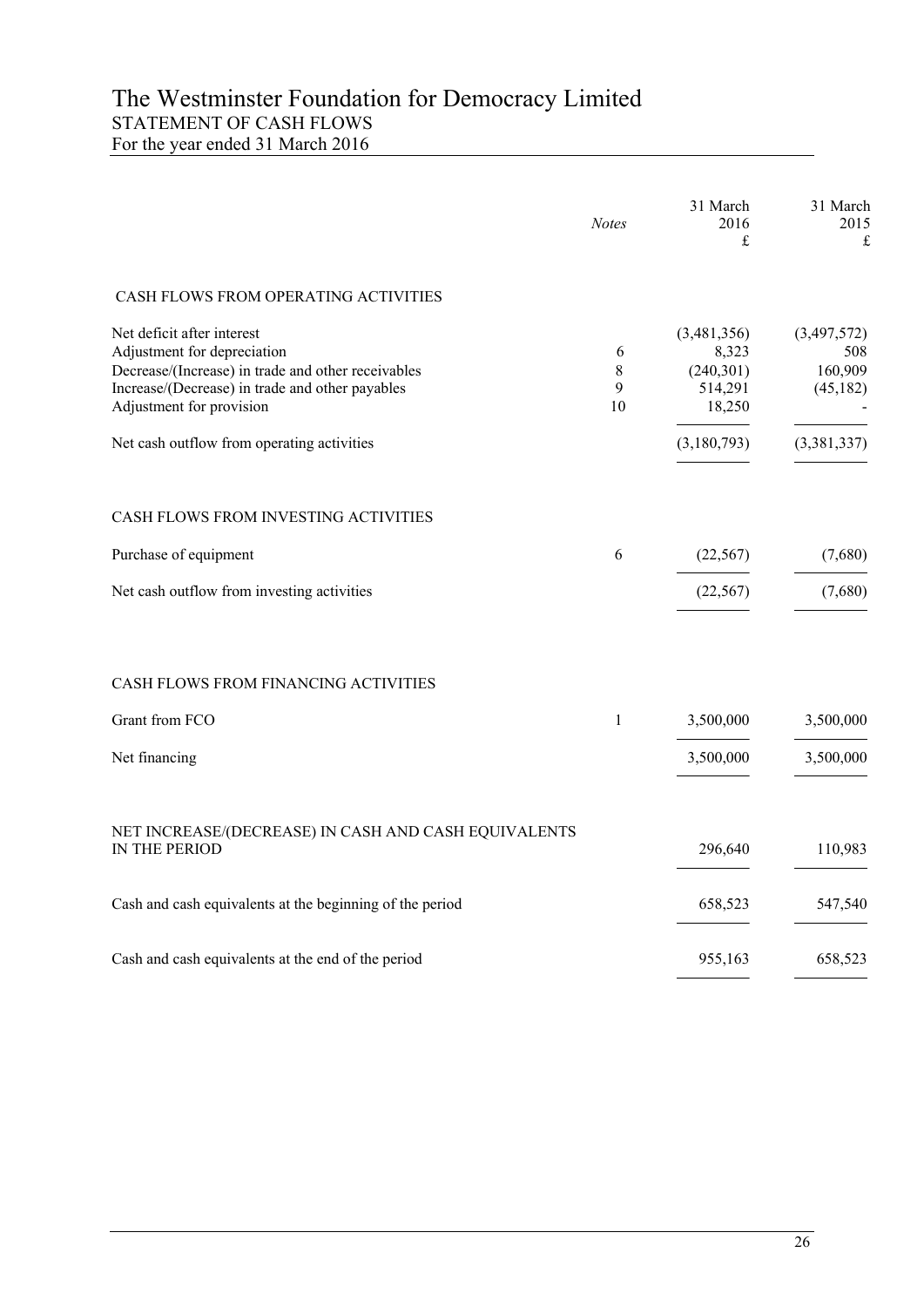# The Westminster Foundation for Democracy Limited STATEMENT OF CHANGES IN EQUITY For the year ended 31 March 2016

|                                                 | Core<br>Funds<br>£ | Corporate<br>Funds<br>£ | Total<br>£  |
|-------------------------------------------------|--------------------|-------------------------|-------------|
| Balances at 31 March 2014                       | 135,082            | 14,678                  | 149,760     |
| CHANGES IN EQUITY 2014-15                       |                    |                         |             |
| Net expenditure                                 | (3,497,572)        |                         | (3,497,572) |
| Total recognised Income and Expenditure 2014-15 | (3,497,572)        |                         | (3,497,572) |
| Grant from FCO                                  | 3,500,000          |                         | 3,500,000   |
| Balances at 31 March 2015                       | 137,510            | 14,678                  | 152,188     |
| CHANGES IN EQUITY 2015-16                       |                    |                         |             |
| Net expenditure                                 | (3,481,356)        |                         | (3,481,356) |
| Total recognised Income and Expenditure 2015-16 | (3,481,356)        |                         | (3,481,356) |
| Grant from FCO                                  | 3,500,000          |                         | 3,500,000   |
| Balances at 31 March 2016                       | 156,154            | 14,678                  | 170,832     |
|                                                 |                    |                         |             |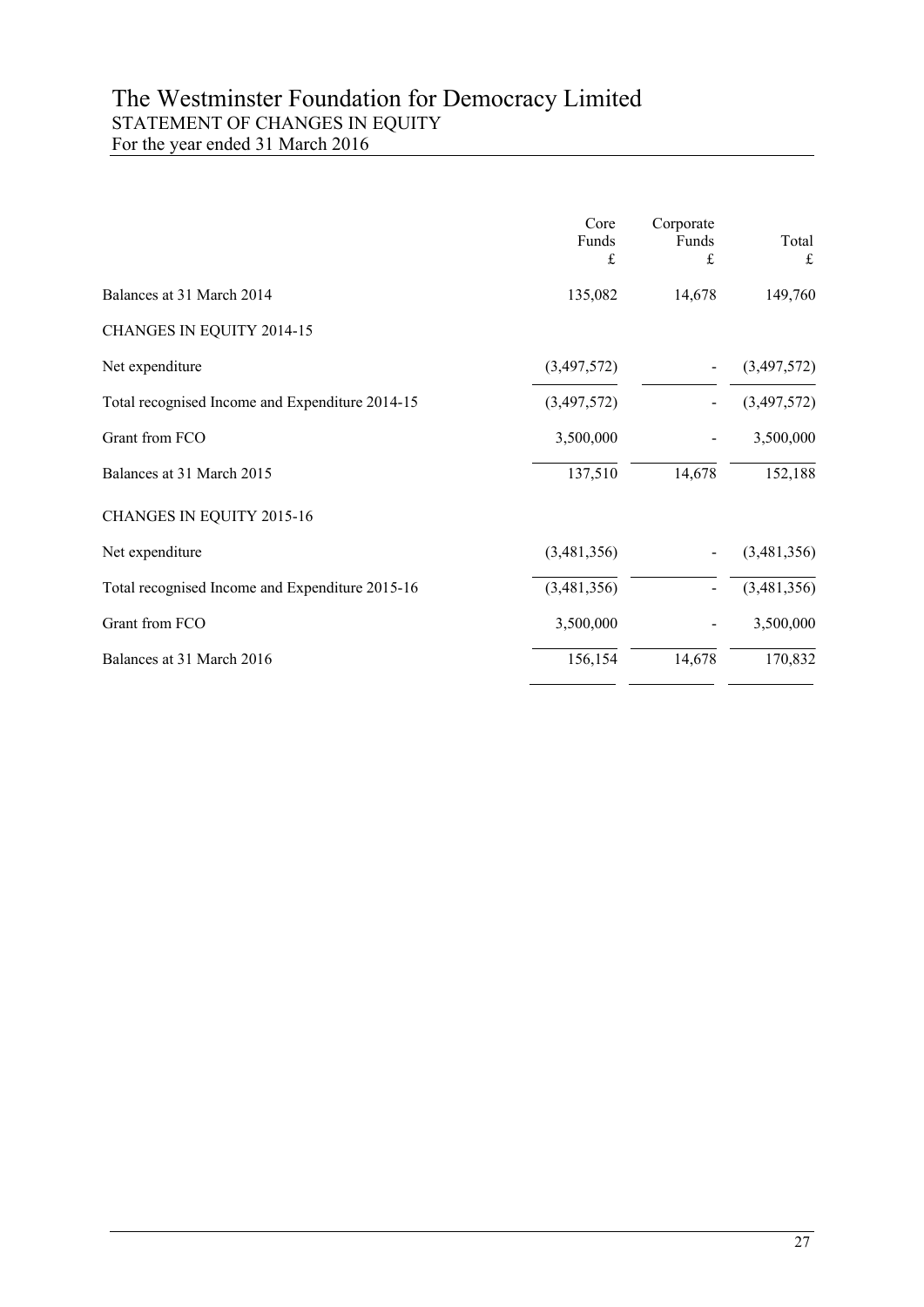### 1 **Accounting Policies**

### 1.1 Basis of Accounting

These financial statements have been prepared in accordance with IFRS as applied in accordance with the provisions of the Companies Act 2006. The financial statements are prepared under the historical cost convention, and in accordance with those parts of the Government Financial Reporting Manual (FReM) that do not conflict with the Companies Act 2006. The format of the Statement of Comprehensive Net Expenditure has been adapted from that prescribed by the Companies Act to better reflect the nature of WFD"s activities.

### 1.2 Tangible Fixed Assets

All assets above £1,000 are brought onto the Statement of Financial Position (SoFP) at their fair value and all such tangible assets are owned in full. Depreciation is provided on all tangible assets at rates calculated to write each asset down to its estimated residual value evenly over its expected useful life as follows:

Computer equipment: depreciate on straight line basis over 3 years Furniture and fittings: depreciate on straight line basis over 5 years

1.3 Leased Assets and Obligations

All leases are operating leases and the annual rentals are charged to the net expenditure account on a straight line basis over the lease term.

#### 1.4 Grants Receivables and Payable

In accordance with the FReM grant-in-aid received in the year is accounted for through the net expenditure reserve account in the year to which it relates.

Grants are recognised in the net expenditure account when the relevant conditions for the grant have been met. Other grants received in advance of expenditure are carried forward as deferred income and released to the net expenditure account in the period in which costs are incurred. Grants awarded but received after costs are incurred are accrued as income in the period in which the costs are incurred.

WFD has no liability for claims for grants that are not received by the end of the financial year. Other expenditure is charged to the net expenditure account on an accruals basis inclusive of irrecoverable VAT.

1.5 Funds

Funds represent the unspent balances of income received, for use by WFD in the future at its discretion. Extra-budgetary funds relate to grants received for specific purposes which may be spent only on those purposes.

### 1.6 Taxation

WFD is not liable to Corporation Tax on grants received, but is liable to tax on investment income.

### 1.7 Retirement Benefits

For defined contribution schemes the amount charged to the Statement of Comprehensive Net Expenditure account (SoCNE) in respect of pension costs and other post-retirement benefits is the contributions payable in the year. Differences between contributions payable in the year and contributions actually paid are shown as either accruals or prepayments in the SoFP.

Pension benefits are provided by the Principal Civil Service Pension Scheme (PCSPS). The rate of the employers" contribution is determined by the Government Actuary and advised by the Treasury and contributions are charged to the Statement of Comprehensive Net Expenditure.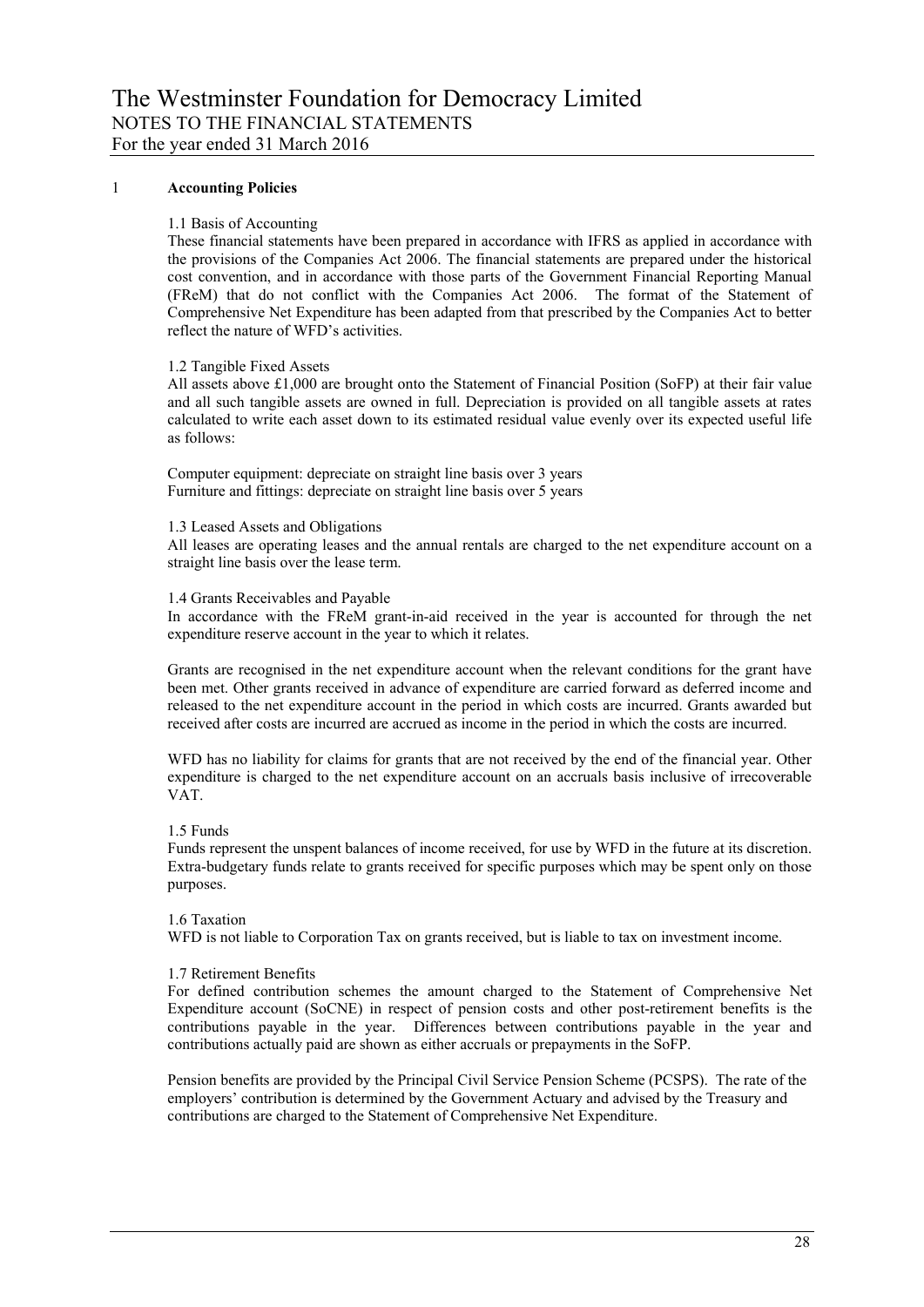# The Westminster Foundation for Democracy Limited NOTES TO THE FINANCIAL STATEMENTS For the year ended 31 March 2016

| 2 | <b>Additional Funding</b> <sup>10</sup> | 2016<br>£ | 2015<br>£ |
|---|-----------------------------------------|-----------|-----------|
|   | European Union                          | 143,609   | 182,253   |
|   | <b>DFID</b>                             | 2,430,129 | 2,250,000 |
|   | Joint DFID & FCO (APF)                  | 338,867   | 203,079   |
|   | Other FCO                               | 101,000   | 4,800     |
|   | Other third party                       | 282,255   | 88,076    |
|   |                                         | 3,295,860 | 2,728,208 |

During the year DFID provided Accountable Grant funding of £2,500,000 as part of its new 3-year grant ending in March 2018, of which £2,364,218 was utilised in 2015-16. The remainder relates to deferred income as it has not yet been earned by WFD.

| 2015<br>£<br>£                                                                                    |
|---------------------------------------------------------------------------------------------------|
| 2,558,578                                                                                         |
| 883,300                                                                                           |
| 883,300                                                                                           |
| 307,917                                                                                           |
| 94,927                                                                                            |
| 4,728,022                                                                                         |
| 12,562                                                                                            |
| 4,740,584                                                                                         |
| 2016<br>2,801,918<br>692,232<br>972,813<br>307,400<br>103,367<br>4,877,730<br>15,327<br>4,893,057 |

In the opinion of the Board, owing to the scale of activity there is a single segment of business activity which is strengthening pluralist democratic institutions, particularly political parties. The revenues reported are based on the management accounting information that formed the basis of these financial statements.

| 4 | <b>Staff Costs</b>                     | 2016<br>£ | 2015<br>£ |
|---|----------------------------------------|-----------|-----------|
|   | Wages and salaries                     | 902,661   | 809,295   |
|   | Temporary staff                        | 84,312    | 12,677    |
|   | Social security costs                  | 83,844    | 74,996    |
|   | Other pension costs                    | 168,738   | 134,163   |
|   | Recruitment and other staff costs      | 95,249    | 61,765    |
|   | Voluntary exit costs                   | 74,821    |           |
|   | Change in un-taken holiday entitlement | 14,314    | 2,987     |
|   |                                        | 1,423,939 | 1,095,883 |

Expenditure on WFD projects costs include overseas locally engaged staff £564,830 (2014-15 £429,234)

The Governors did not receive any remuneration for their services but travel costs of £503 (2014-15: £1,169) were reimbursed in the year.

1

 $10$  The European Union and DFID require their funding to be listed separately in the accounts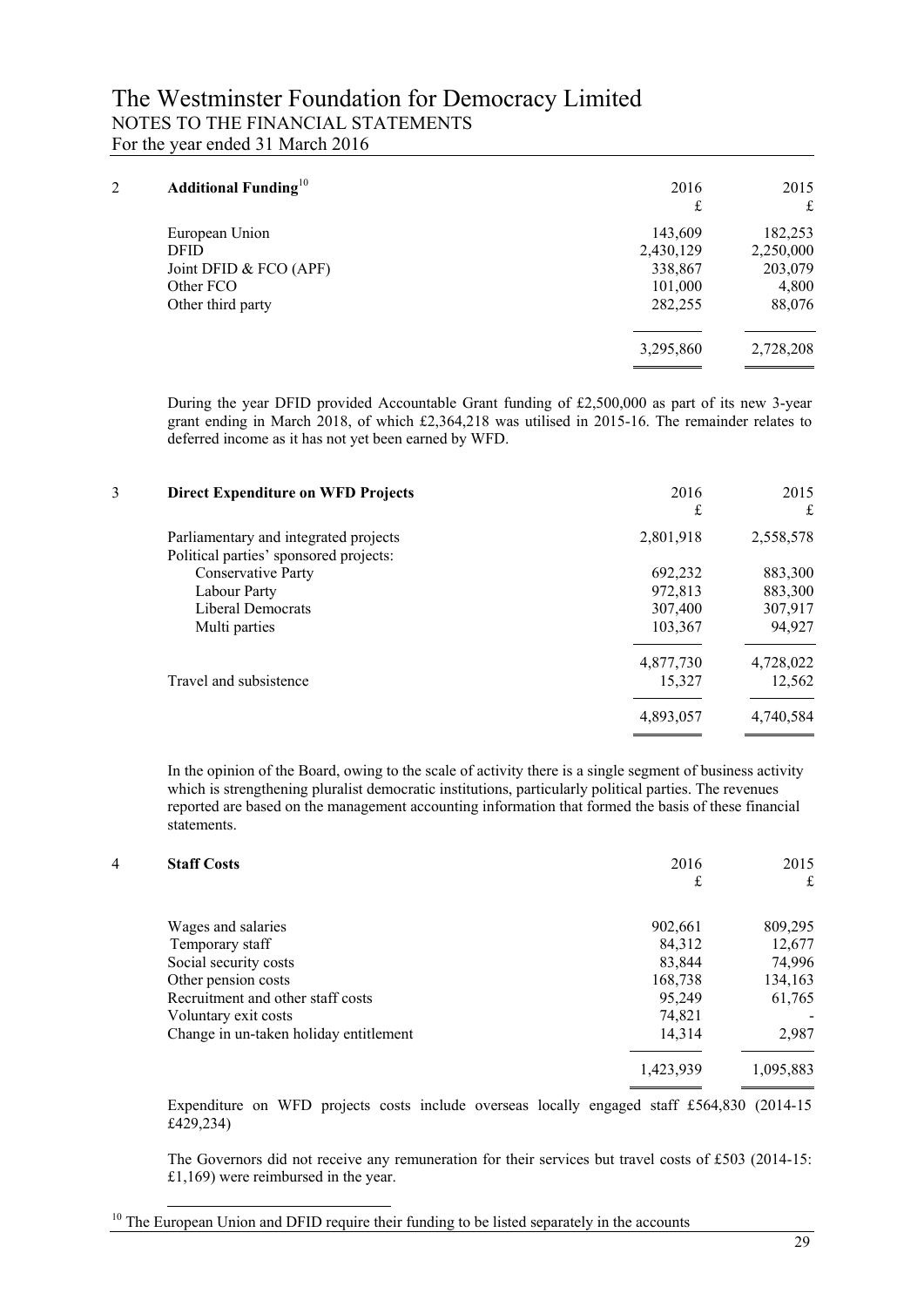# The Westminster Foundation for Democracy Limited NOTES TO THE FINANCIAL STATEMENTS For the year ended 31 March 2016

| <b>Staff Numbers</b>                                                                        | 2016<br>No. | 2015<br>No. |
|---------------------------------------------------------------------------------------------|-------------|-------------|
| The average number of employees (excluding Governors and<br>vacancies) during the year was: |             |             |
| Permannent – UK                                                                             | 20.4        | 18.8        |
| Temporary - UK                                                                              | 1.8         | 0.2         |
| Overseas                                                                                    | 27.7        | 24.0        |

## **Pension Commitments**

WFD previously made contributions to a defined contribution scheme, the Westminster Foundation for Democracy Pension Plan, the assets of which are held separately from the assets of WFD. The scheme ceased in May 2007 and all the assets have been distributed.

As a publicly-funded body listed in Schedule 1 to the Superannuation Act 1972, WFD is included in Civil Service pension arrangements. The Principal Civil Service Pension Scheme (PCSPS) is an unfunded, multi-employer defined benefit scheme and WFD is unable to identify its share of the underlying assets and liabilities. Details of the scheme can be found in the resource accounts of the Cabinet Office: Civil Superannuation (www.civilservice.gov.uk/pensions).

For 2015-16, employers' contributions of £139,458 were payable to the PCSPS (2014-15 £111,879) at one of three rates in the range 20.9% to 24.5% of pensionable pay, based on salary bands. The Scheme Actuary reviews employer contributions usually every four years following a full scheme valuation. The contribution rates are set to meet the cost of the benefits accruing during 2015-16 to be paid when the member retires and not the benefits paid during this period to existing pensioners.

Employees can alternatively opt to open a partnership pension account, a stakeholder pension with an employer contribution. Employers' contributions of £15,904 were payable to two of the panel of three appointed stakeholder pension providers (2014-15: £10,145). Employer contributions are age-related and range from 8.0% to 14.75% of pensionable pay. Employers can also match employee contributions up to 3% of pensionable pay. During the year contributions of £13,376 were also made to other personal money purchase pension schemes (2014-15: £12,138)

| 5. | <b>Other Operating Charges</b>  |                    | 2016    | 2015<br>£ |
|----|---------------------------------|--------------------|---------|-----------|
|    | This includes:                  |                    |         |           |
|    | (Gain)/Loss on foreign exchange |                    | (7,611) | 7,254     |
|    | Auditor's remuneration          | - for audit work   | 12,000  | 12,000    |
|    |                                 | - non-audit work*  | 10,968  | 19,476    |
|    | Operating lease rentals         | - office equipment |         |           |
|    |                                 | - property leases  | 94.734  | 80,291    |
|    |                                 |                    |         |           |

\*for NAO"s work as a partner organisation in the Sri Lanka, Morocco, and MENA region programmes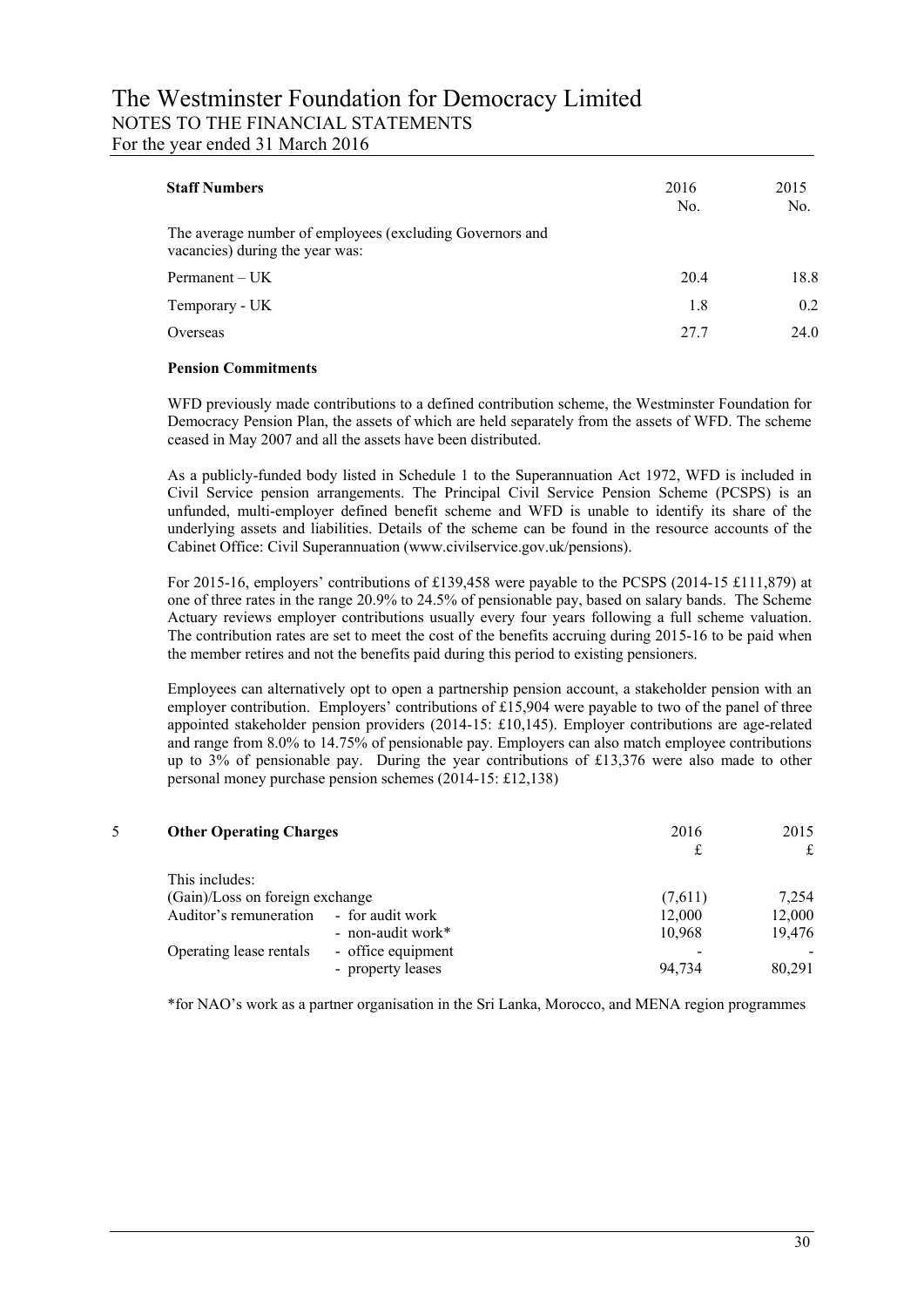# The Westminster Foundation for Democracy Limited NOTES TO THE FINANCIAL STATEMENTS For the year ended 31 March 2016

| 6 | <b>Non-Current Assets</b> | Computer<br>equipment<br>£ | Furniture<br>and fittings<br>£ | Total<br>$\pounds$ |
|---|---------------------------|----------------------------|--------------------------------|--------------------|
|   | COST                      |                            |                                |                    |
|   | At 1 April 2014           | 39,476                     | 20,773                         | 60,249             |
|   | Additions                 | 7,680                      |                                | 7,680              |
|   | Disposals                 |                            |                                |                    |
|   | At 31 March 2015          | 47,156                     | 20,773                         | 67,929             |
|   | At 1 April 2015           | 47,156                     | 20,773                         | 67,929             |
|   | Additions                 | 7,122                      | 15,445                         | 22,567             |
|   | Disposals                 |                            |                                |                    |
|   | At 31 March 2016          | 54,278                     | 36,218                         | 90,496             |
|   | <b>DEPRECIATION</b>       |                            |                                |                    |
|   | At 1 April 2014           | 38,289                     | 20,773                         | 59,062             |
|   | Charge for the year       | 508                        |                                | 508                |
|   | Disposals                 |                            |                                |                    |
|   | At 31 March 2015          | 38,797                     | 20,773                         | 59,570             |
|   | At 1 April 2015           | 38,797                     | 20,773                         | 59,570             |
|   | Charge for the year       | 4,462                      | 3,861                          | 8,323              |
|   | Disposals                 |                            |                                |                    |
|   | At 31 March 2016          | 43,260                     | 24,634                         | 67,894             |
|   | NET BOOK VALUE            |                            |                                |                    |
|   | At 31 March 2016          | 11,018                     | 11,584                         | 22,602             |
|   | At 31 March 2015          | 8,358                      |                                | 8,358              |
|   |                           |                            |                                |                    |

7 As the cash requirements of WFD are substantially met through grant-in-aid provided by the Foreign and Commonwealth Office, financial instruments play a more limited role in creating and managing risk than would apply to a non-public sector body, and WFD is therefore little exposed to credit, liquidity, or market risk.

| 8 | <b>Trade Receivables and Other Current Assets</b> | 2016<br>£ | 2015<br>£ |
|---|---------------------------------------------------|-----------|-----------|
|   | Deposits and advances                             | 57,693    | 53,636    |
|   | Trade receivables                                 | 107,158   | 6,019     |
|   | Prepayments and Accrued Income                    | 152,715   | 17,610    |
|   |                                                   | 317,566   | 77,265    |
|   |                                                   |           |           |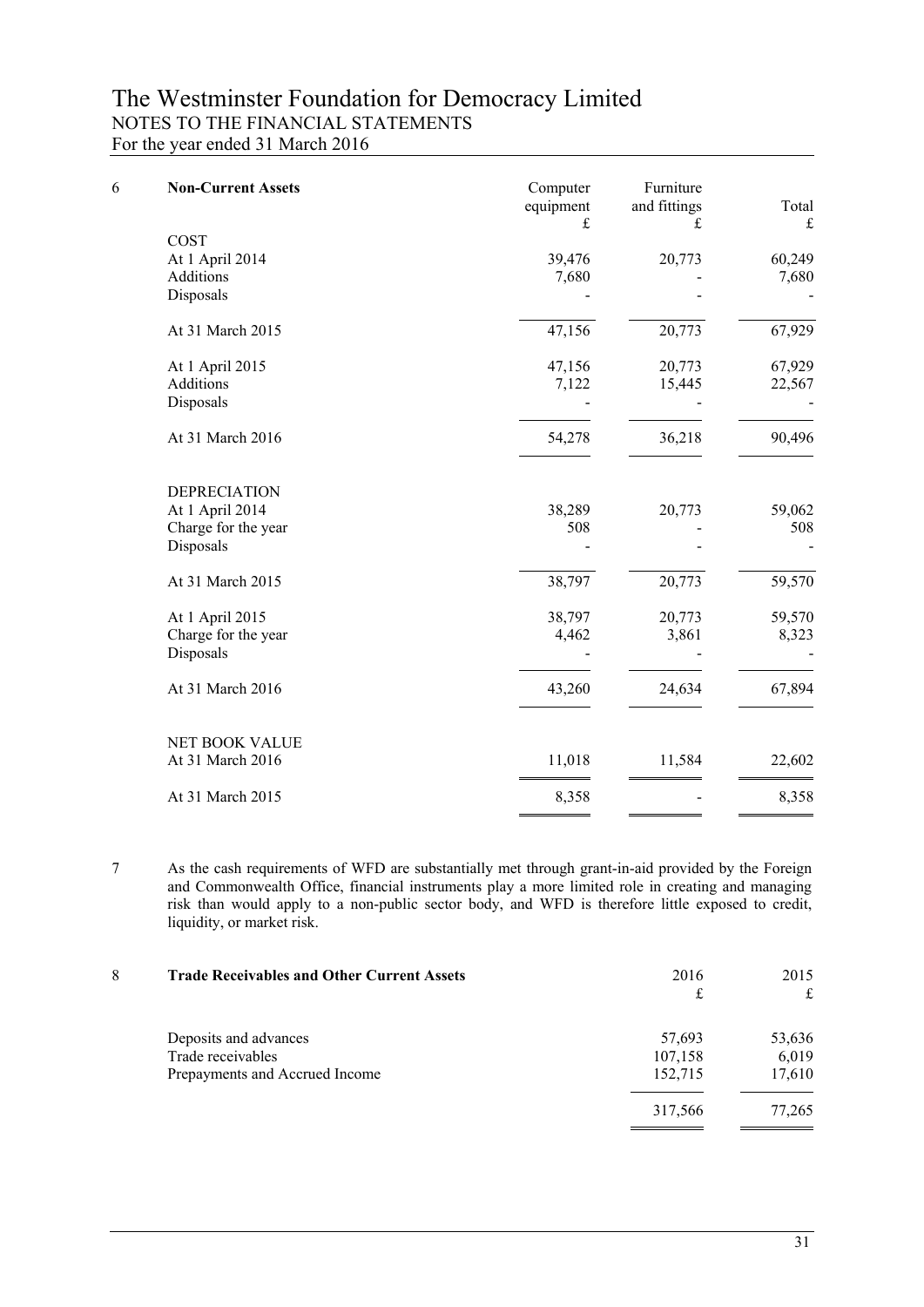| 9  | Trade Payables and Other Current Liabilities: amounts falling    |           |               |
|----|------------------------------------------------------------------|-----------|---------------|
|    | due within one year                                              | 2016      | 2015          |
|    |                                                                  | £         | £             |
|    | Trade payables                                                   | 514,027   | 242,370       |
|    | Accruals and Deferred Income                                     | 592,222   | 349,588       |
|    |                                                                  | 1,106,249 | 591,958       |
| 10 | <b>Provisions for Liabilities and Charges</b>                    |           | Dilapidations |
|    | Balance at 1 April 2015                                          |           | £             |
|    | New provision for dilapidations at end of lease 31<br>March 2018 |           | 18,250        |
|    | Balance at 31 March 2016                                         |           | 18,250        |

From 1 April 2015, WFD has an operating lease in respect of Artillery Row which provides that either of the two parties can determine the lease at any time by giving not less than six months" notice or otherwise it will determine on 31 March 2018. A decision on relocating to other premises has been deferred meanwhile a provision of £18,250 for dilapidation costs (2014-15 £Nil) has been included within the financial statements.

11 WFD is a company limited by guarantee, not having a share capital. The liability of the two members, being the Secretary of State for Foreign and Commonwealth Affairs and the Treasury Solicitor, is limited to £1 each.

## 12 **Funds**

Fund balances are held as follows:

|                           | 2016        | 2016      | 2016          | 2015       |
|---------------------------|-------------|-----------|---------------|------------|
|                           | Core        | Corporate | Total         | Total      |
|                           | £           | £         | £             | £          |
| Non-current assets        | 22,602      |           | 22,602        | 8,358      |
| Receivables               | 317,566     |           | 317,566       | 77,265     |
| Cash and cash equivalents | 940,485     | 14,678    | 955,163       | 658,523    |
| Payables                  | (1,124,499) |           | (1, 124, 499) | (591, 958) |
|                           | 156,154     | 14,678    | 170,832       | 152,188    |
|                           |             |           |               |            |

The balance of Corporate Funds at 31 March 2016 represents corporate donation funds allocated for specific projects approved by the board.

### 13 **Operating Leases**

At 31 March 2016 WFD had annual commitments under non-cancellable operating leases as follows:

|                            | 2016   | 2015   |
|----------------------------|--------|--------|
| Land and buildings:        |        |        |
| Expiry date:               |        |        |
| Within one year            | 47.397 | 47.397 |
| Between two and five years |        |        |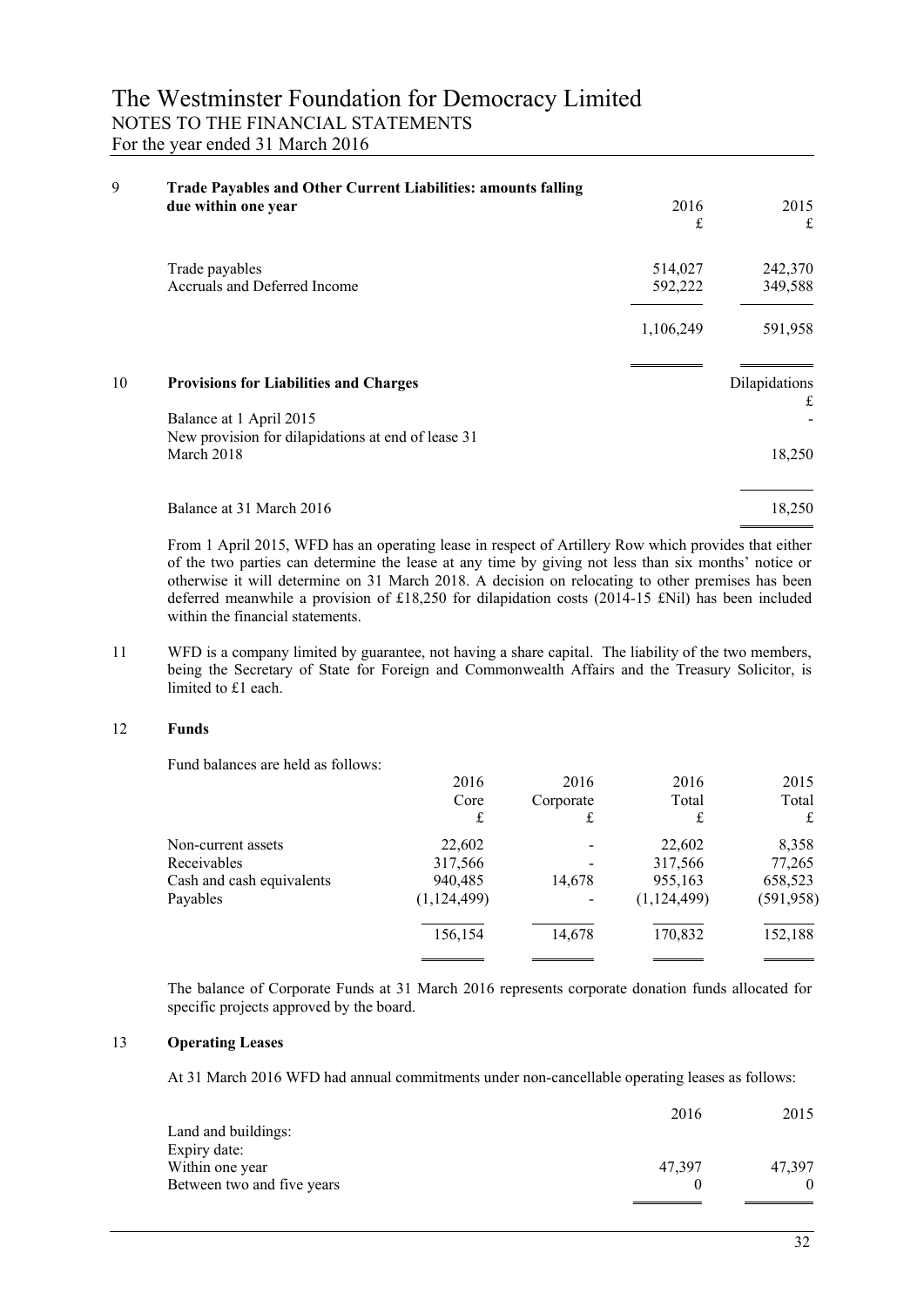## 14 **Capital Commitments**

There were no capital commitments (2014-15: £ Nil).

### 15 **Grant Commitments**

At the year end, WFD had Board approvals for grant commitments amounting to £1,125,877 (2014-15:  $£935,343)$  of which £Nil (2014-15: £Nil) related to parliamentary projects and £1,125,877 (2014-15: £935,343) related to Political Parties projects. If these projects proceed they will be funded from future grant-in-aid income and no commitments have been accrued for these in the financial statements.

## 16 **Losses and Special Payments**

There are no losses or special payments reported within the Statement of Comprehensive Net Expenditure (2014-15 £Nil)

### 17 **Non-Trading Transactions**

In the course of 2015-16 WFD received donated third party funding of £29,767 unconnected to its programmes and disbursed these same funds within the year (2014-15 £150,762). The arrangement was agreed following satisfactory due diligence being performed, is ongoing, and is now scheduled to complete by December 2016.

### 18 **Going Concern**

At the time of signing these financial statements the FCO has confirmed its ongoing commitment to providing core annual funding to WFD for 2016-17 at the level of £4.5 million and DFID have confirmed they remain committed to spend up to £9 million to support WFD over three years 2015- 2018, including £3.25 million in 2016-17. The Board has reviewed WFD"s position based on known information and is satisfied that the grant-in-aid will continue to be adequate for its regular activity and that no adjustments to the financial statements are necessary. These financial statements were authorised for issue on 4 July 2016.

# 19 **Related Party Transactions**

Core funding of £3,500,000 was received from the Foreign and Commonwealth Office (FCO) as grantin-aid. A further £101,000 was recognised as received from FCO Embassies during the year. Funding of £2,500,000 was received from the Department for International Development (DFID) in the form of an accountable grant and other grant of £65,911 (CSSF). FCO and DFID also contributed £338,867 from jointly managed funds (Arab Partnership Fund). All related party transactions were made on terms equivalent to those that prevail in arm's length transactions.

## 20 **Events after the reporting period date**

The result of the referendum held on 23 June was in favour of the UK leaving the European Union. This is a non-adjusting event. A reasonable estimate of the financial effect of this event cannot be made.